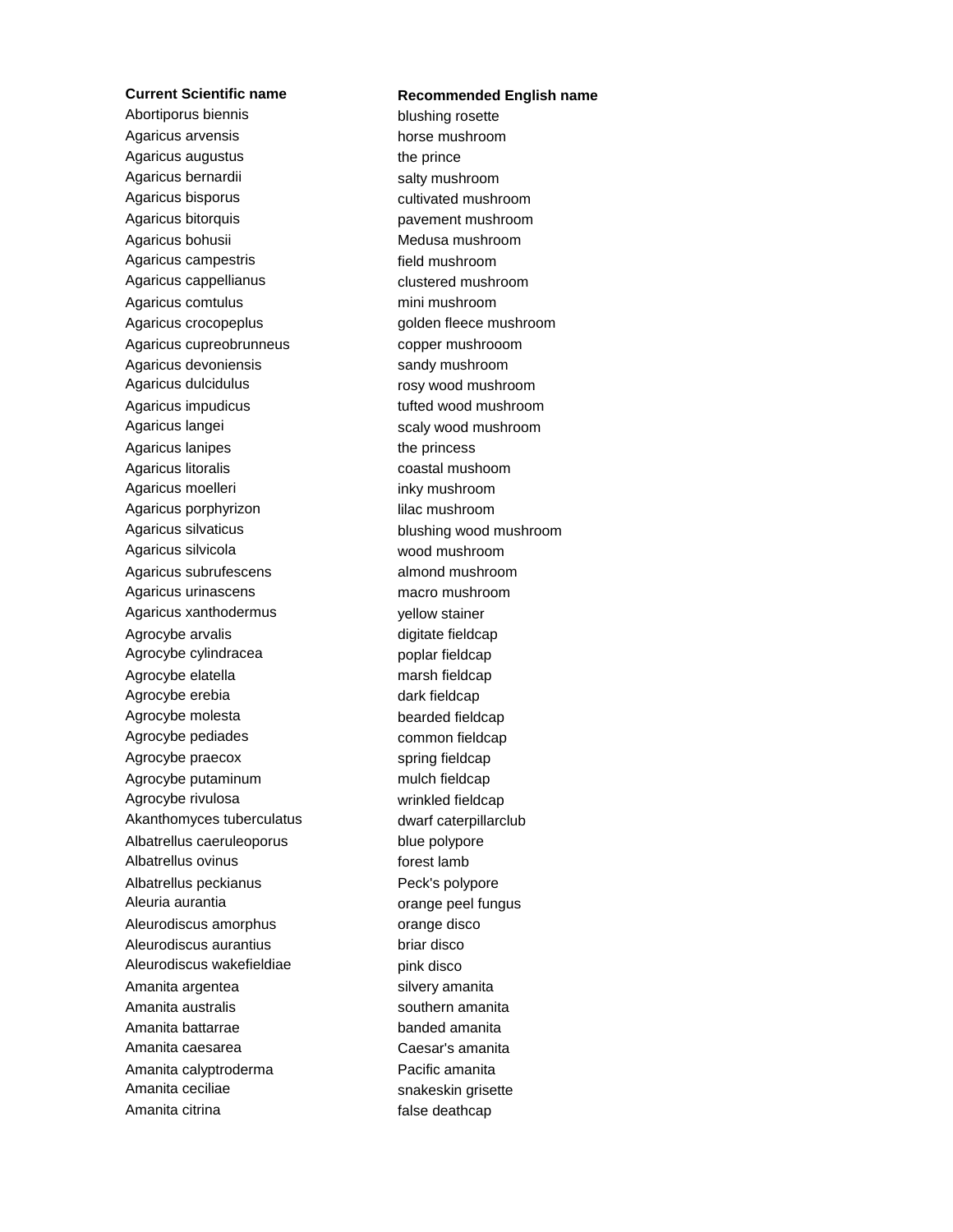Amanita crocea **orange grisette** Amanita daucipes carrot amanita Amanita echinocephala solitary amanita Amanita excelsa var. spissa external grey spotted amanita Amanita flavoconia yellow spotted amanita Amanita friabilis **Amanita** fragile amanita Amanita fulva tawny grisette Amanita inopinata unexpected amanita Amanita jacksonii **American Slender Caesar** Amanita junquillea international experience in prevelled amanita Amanita lividopallescens pale grisette Amanita muscaria **fly** agaric Amanita nivalis mountain grisette Amanita onusta **gunpowder** amanita Amanita ovoidea bearded amanita Amanita pantherina panthercap Amanita phalloides and the manufactured deathcap Amanita porphyria expression of the series of the grey veiled amanita Amanita rubescens blusher Amanita strobiliformis warted amanita Amanita vaginata grisette Amanita verna spring amanita Amanita virosa **destroying angel** Amanita vittadinii barefoot amanita Amauroderma rude red staining stalked polypore Amaurodon cyaneus extensive upper crust Amparoina spinosissima<br>
flaky bonnet Amphinema byssoides cratered duster Ampulloclitocybe avellaneoalba smoky brown funnel Ampulloclitocybe clavipes club foot Amylostereum chailletii **powdered duster** Amylostereum laevigatum yew duster Anthracobia macrocystis charcoal goldeneye Anthracobia melaloma<br>
charcoal eyelash Anthracoidea capillaris hair sedge smut Anthracophyllum melanophyllum cinnabar fan bracket Antrodia ramentacea honeycomb crust Antrodia serialis serried porecrust Antrodia xantha yellow porecrust Apioperdon pyriforme stump puffball Armillaria borealis northern honey fungus Armillaria cepistipes mullet honey fungus Armillaria ectypa marsh honey fungus Armillaria gallica bulbous honey fungus Armillaria mellea honey fungus Armillaria ostoyae dark honey fungus Armillaria tabescens ringless honey fungus Arrhenia acerosa moss oysterling Arrhenia chlorocyanea verdigris navel Arrhenia onisca slater navel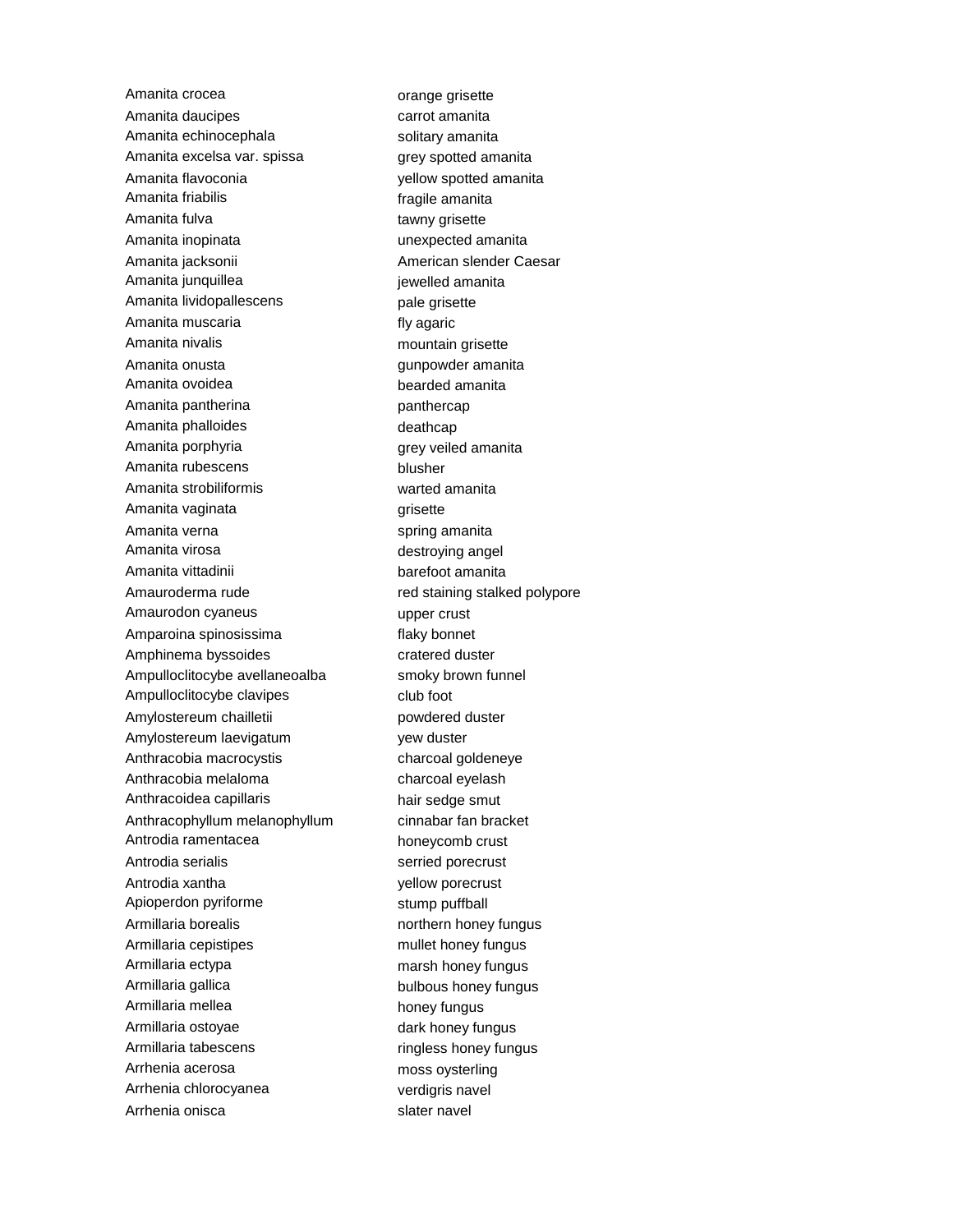Arrhenia philonotis mire navel Arrhenia retiruga **state of the small moss oysterling** Arrhenia spathulata strategies and spatulate oysterling Arrhenia sphagnicola sphagnum navel Arrhenia umbratilis bog shadow Artomyces pyxidata candelabra coral Ascocoryne sarcoides purple jellydisc Ascocoryne turficola bog jellydisc Aseroë rubra starfish fungus Asterophora lycoperdoides powdery piggyback Asterophora parasitica silky piggyback Asterostroma cervicolor brown starweb Asterostroma laxum loose starweb Astraeus hygrometricus barometer earthstar Athelia arachnoidea cobweb duster Athelia epiphylla candleabra duster Atopospora betulina birch tarspot Aurantiporus fissilis extension of the greasy bracket Aurantiporus pulcherrimus strawberry bracket Aureoboletus gentilis entity and the settlement of the settlement of the settlement of the settlement of the s Auricularia auricula-judae international ielly ear Auricularia cornea rubber ear Auricularia mesenterica tripe fungus Auriscalpium vulgare earpick fungus Austropaxillus macnabbii **change rollange roll** Baeospora myosura conifercone cap Bankera fuligineoalba drab tooth Bankera violascens spruce tooth Basidioradulum radula toothed crust Battarrea phalloides sandy stiltball Bauhinus marginalis bistort silver rust Bauhinus pustulatus bistort blister Belonidium sulphureum vellow mascara disco Bertia moriformis wood mulberry Biscogniauxia nummularia beech tarcrust Bisporella citrina lemon disco Bisporella sulfurina sulphur disco Bjerkandera adusta smoky bracket Bjerkandera fumosa big smoky bracket Blasiphalia pseudogrisella blasia mosscap Bolbitius reticulatus netted fieldcap Bolbitius titubans yellow fieldcap Boletellus obscurococcineus rhubarb bolete Boletellus russellii pitted bolete Boletopsis grisea and grey falsebolete Boletopsis perplexa black falsebolete Boletus aereus bronze bolete Boletus appendiculatus **bolete** oak bolete Boletus badius bay bolete Boletus bubalinus ascot hat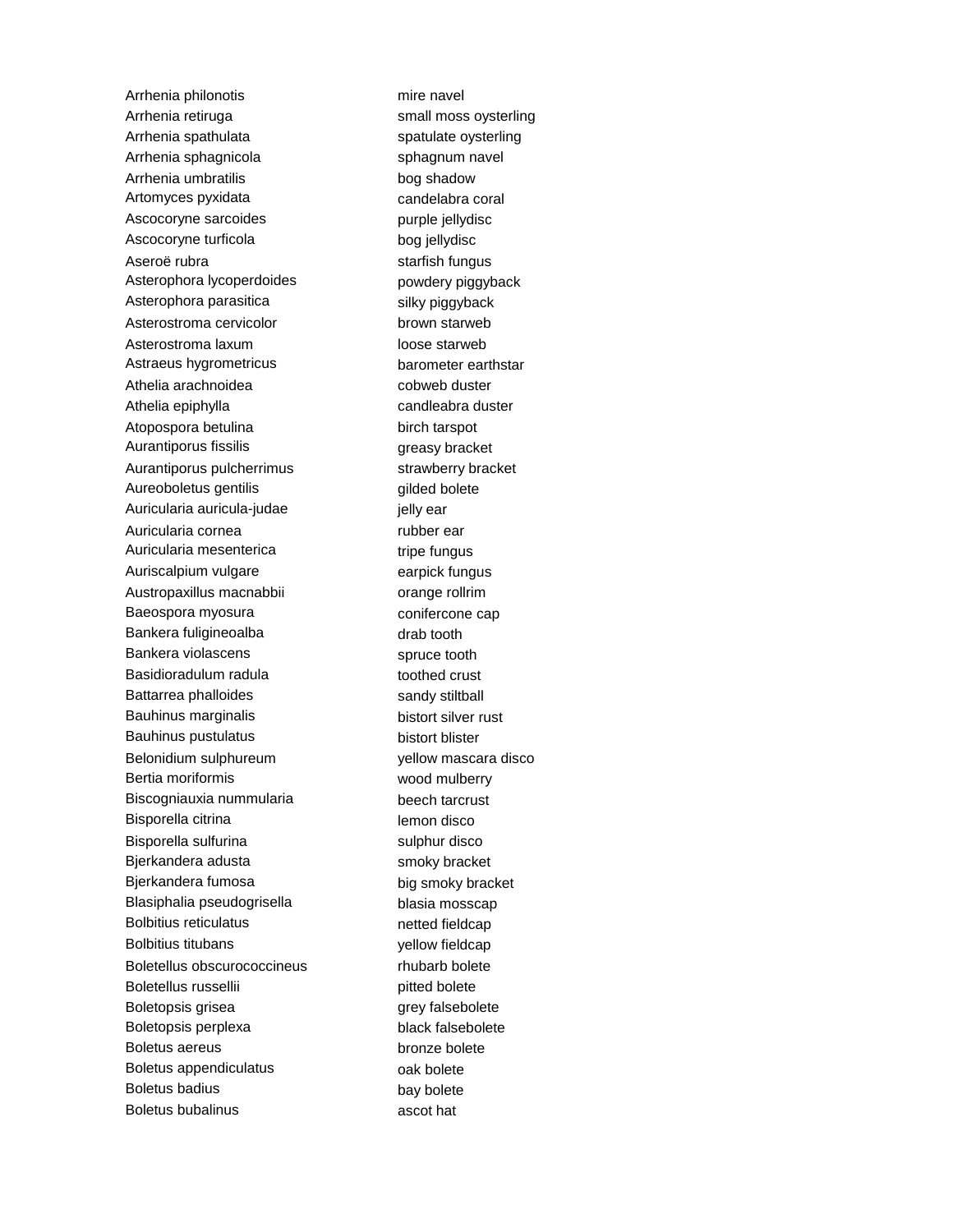Boletus calopus bitter beech bolete Boletus chrysenteron red cracking bolete Boletus cisalpinus bluefoot bolete Boletus edulis equilibrities being penny bun / cep Boletus fechtneri eta alternativa eta pale bolete Boletus ferrugineus rusty bolete Boletus firmus firm bolete Boletus flammans flame bolete Boletus fragrans fragrant bolete Boletus frostii Frost's bolete Boletus hortonii corrugated bolete Boletus immutatus constant bolete Boletus impolitus in the state of the bolete in the bolete in the bolete Boletus legaliae bilious bolete Boletus luridiformis var. discolor false yellow bolete Boletus luridiformis var. luridiformis scarletina bolete Boletus luridus lurid bolete Boletus moravicus tawny bolete Boletus pinophilus entity of the pine bolete Boletus porosporus sepia bolete Boletus pruinatus matt bolete Boletus pseudoregius extender the pretender Boletus pseudosulphureus vellow bolete Boletus pulverulentus inkstain bolete Boletus queletii and a control deceiving bolete Boletus radicans rooting bolete Boletus regius **royal bolete** Boletus reticulatus summer bolete Boletus reticuloceps fishnet bolete Boletus rhodopurpureus **bolete** oldrose bolete Boletus rhodoxanthus ruddy bolete Boletus ripariellus riverine bolete Boletus rubellus ruby bolete Boletus satanas devil's bolete Boletus subtomentosus suede bolete Boletus torosus brawny bolete Boletus zelleri **Zelleri** Zeller's bolete Bondarzewia montana montana mountain polypore Bovista aestivalis summer puffball Bovista dermoxantha dwarf puffball Bovista nigrescens brown puffball Bovista paludosa fen puffball Bovista plumbea grey puffball Bovista pusilla least puffball Buchwaldoboletus lignicola wood bolete Buchwaldoboletus sphaerocephalus golden bolete Buglossoporus quercinus **compared in the US** oak polypore Bulbillomyces farinosus couscous crust Bulgaria inquinans black bulgar / batchelor's buttons Byssomerulius corium netted crust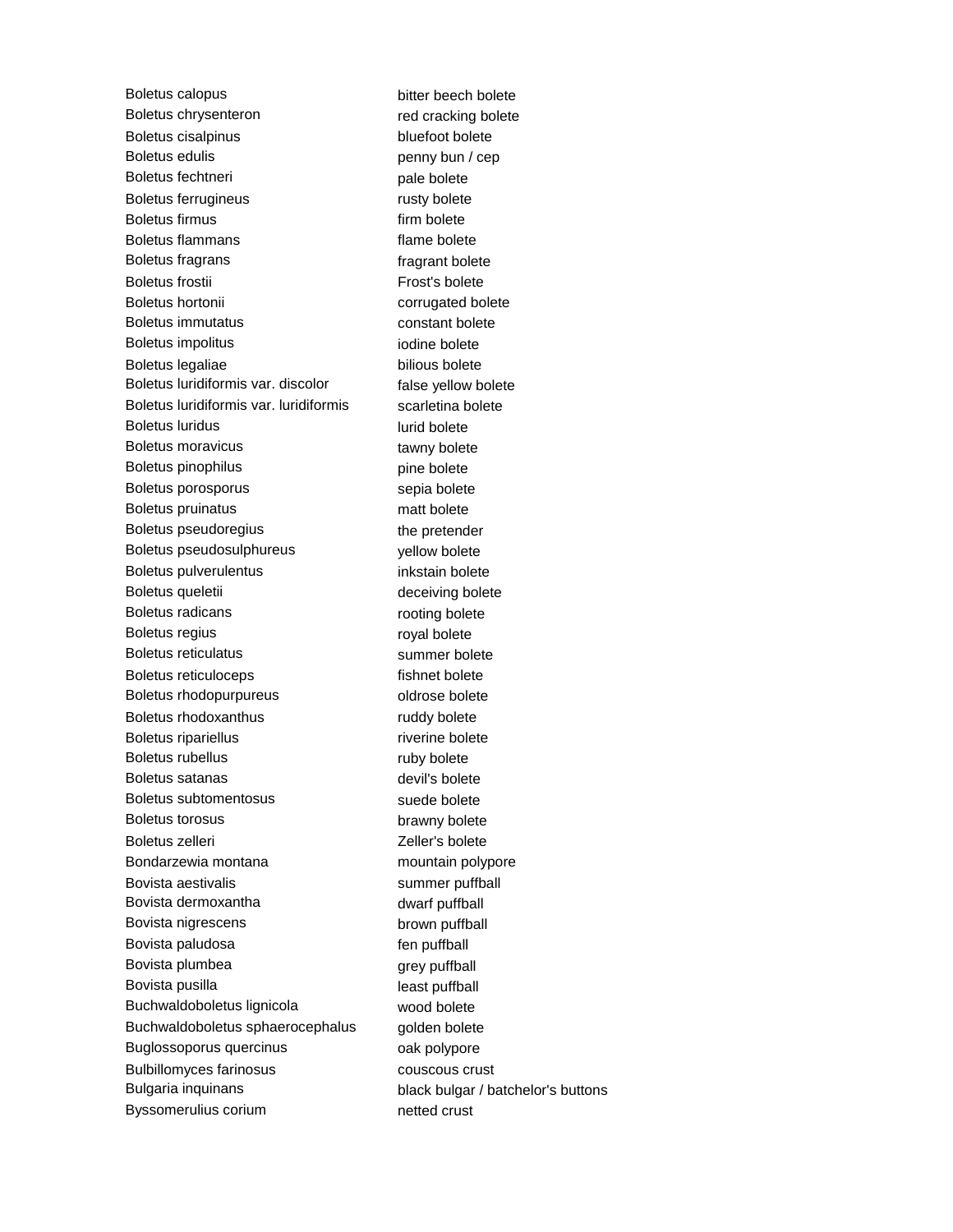Cainiella johansonii mountain avens microdot Calloria neglecta nettle pox Calocera cornea small stagshorn Calocera furcata forked stagshorn Calocera pallidospathulata entity pale stagshorn Calocera viscosa yellow stagshorn Calocybe favrei entertainment and the gilded domecap Calocybe gambosa St. George's mushroom Calocybe gangraenosa smoky domecap Caloscypha fulgens and the computation of the cup Calostoma cinnabarina red aspic puffball Calvatia gigantea **giant puffball** Calyptella campanula bell hoodie Calyptella capula bowl hoodie Camarophyllopsis schulzeri matt fanvault Camarops polysperma<br>
thick tarcrust Campanella aeruginea turquoise oysterling Campanella caesia marram oysterling Cantharellula umbonata the humpback Cantharellus amethysteus amethyst chanterelle Cantharellus cibarius chanterelle Cantharellus cinnabarinus cinnabar chanterelle Cantharellus ferruginascens bale chanterelle Cantharellus friesii **comparise contracts** orange chanterelle Cantharellus ignicolor entitled that the flame chanterelle Cantharellus tubaeformis trumpet chanterelle Caripia montagnei pod parachute Catathelasma imperiale imperial mushroom Catinella olivacea **olive salver** Ceriporia tarda mauve waxpore Ceriporiopsis gilvescens bink porecrust Ceriporiopsis pannocincta entity are green porecrust Chaetodermella luna crescent crust Chalciporus piperatus **permition** peppery bolete Chamaemyces fracidus dewdrop dapperling Cheilymenia granulata cowpat gem Cheimonophyllum candidissimum snowy oysterling Chlorencoelia versiformis flea's ear Chlorociboria aeruginascens green elfcup Chlorociboria aeruginosa turquoise elfcup Chlorociboria glauca green hazelcup Chlorophyllum agaricoides **puffball parasol** Chlorophyllum brunneum brown parasol Chlorophyllum molybdites false parasol Chlorophyllum olivieri conifer parasol Chlorophyllum rhacodes shaggy parasol Chlorovibrissea phialophora **green pinball** Chondrostereum purpureum silverleaf fungus Chromocyphella muscicola moss ear Chroogomphus rutilus copper spike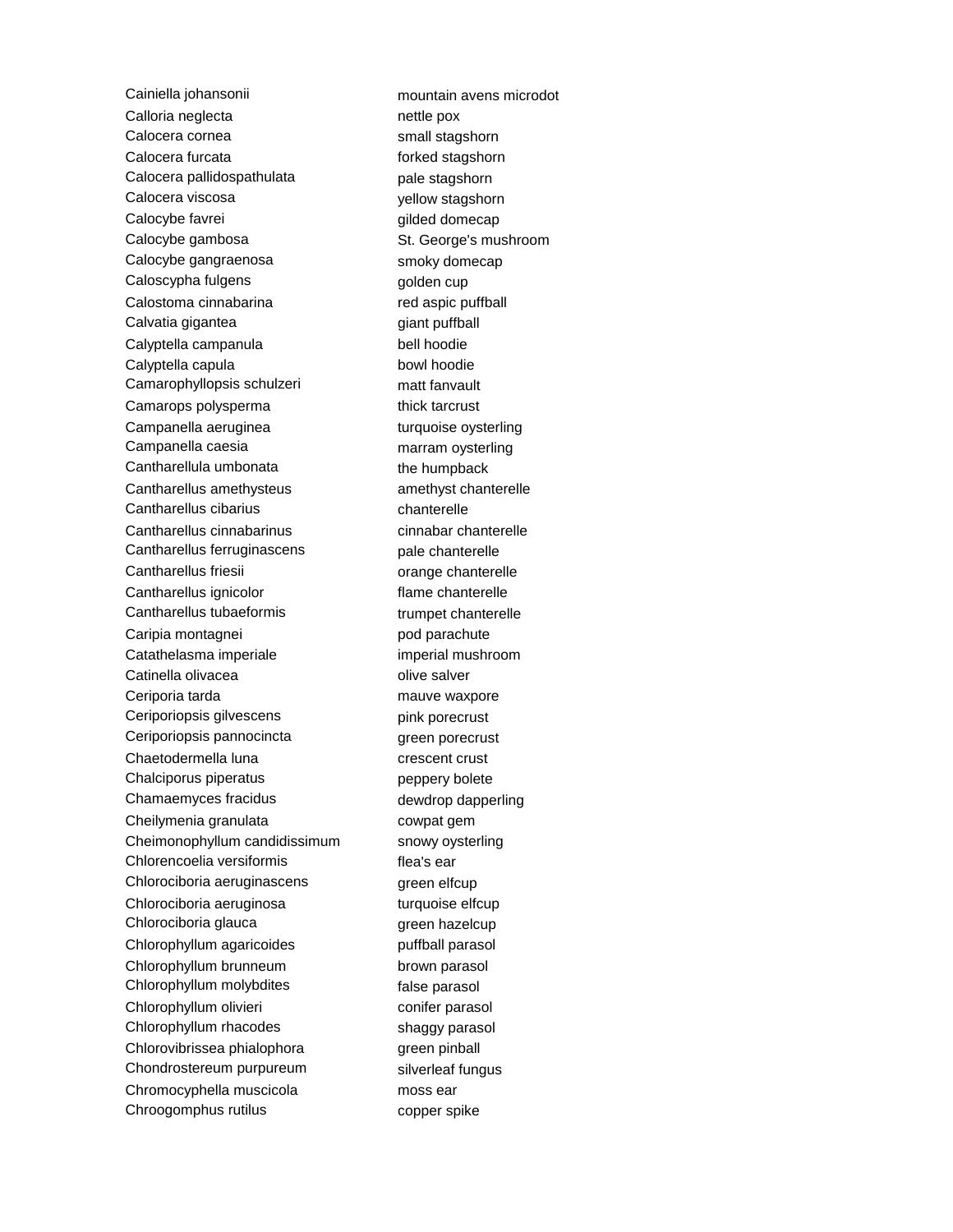Chrysomphalina chrysophylla golden navel Chrysomphalina grossula green navel Chrysomyxa empetri crowberry rust Chrysomyxa pirolata wintergreen rust Ciboria caucus alder goblet Clathrus archeri devil's fingers Clathrus ruber red cage Clavaria acuta **pointed club** Clavaria argillacea moor club Clavaria flavipes straw club Clavaria fragilis extending the spindles white spindles Clavaria fumosa smoky spindles Clavaria greletii aastas asutate dark club Clavaria incarnata skinny club Clavaria phoenicea sunset spindles Clavaria purpurea entranno purple spindles Clavaria rosea **rose** spindles Clavaria zollingeri violet coral Clavariadelphus ligula claves ochre club Clavariadelphus pistillaris example and piant club Clavariadelphus truncatus truncated club Claviceps purpurea ergot Clavicorona taxophila yew club Clavulina cinerea quality of the grey coral Clavulina coralloides crested coral Clavulina rugosa wrinkled club Clavulinopsis corniculata meadow coral Clavulinopsis fusiformis example of the golden spindles Clavulinopsis helvola yellow club Clavulinopsis laeticolor handsome club Clavulinopsis luteoalba apricot club Clavulinopsis subtilis subtilis slender coral Clavulinopsis umbrinella beige coral Climacodon septentrionalis morthern tooth fungus Clitocybe alexandri **Alexander's funnel** Clitocybe amoenolens paralysis funnel Clitocybe brumalis winter funnel Clitocybe ditopa mealy frosted funnel Clitocybe fragrans fragrant funnel Clitocybe metachroa twotone funnel Clitocybe nebularis clouded funnel Clitocybe odora **aniseed** funnel Clitocybe phyllophila frosty funnel Clitocybe rivulosa fool's funnel Clitocybe sinopica spring funnel Clitocybe trulliformis dapper funnel Clitocybe truncicola trunk funnel Clitocybe vibecina mealy funnel Clitopilus hobsonii miller's oysterling Clitopilus prunulus the miller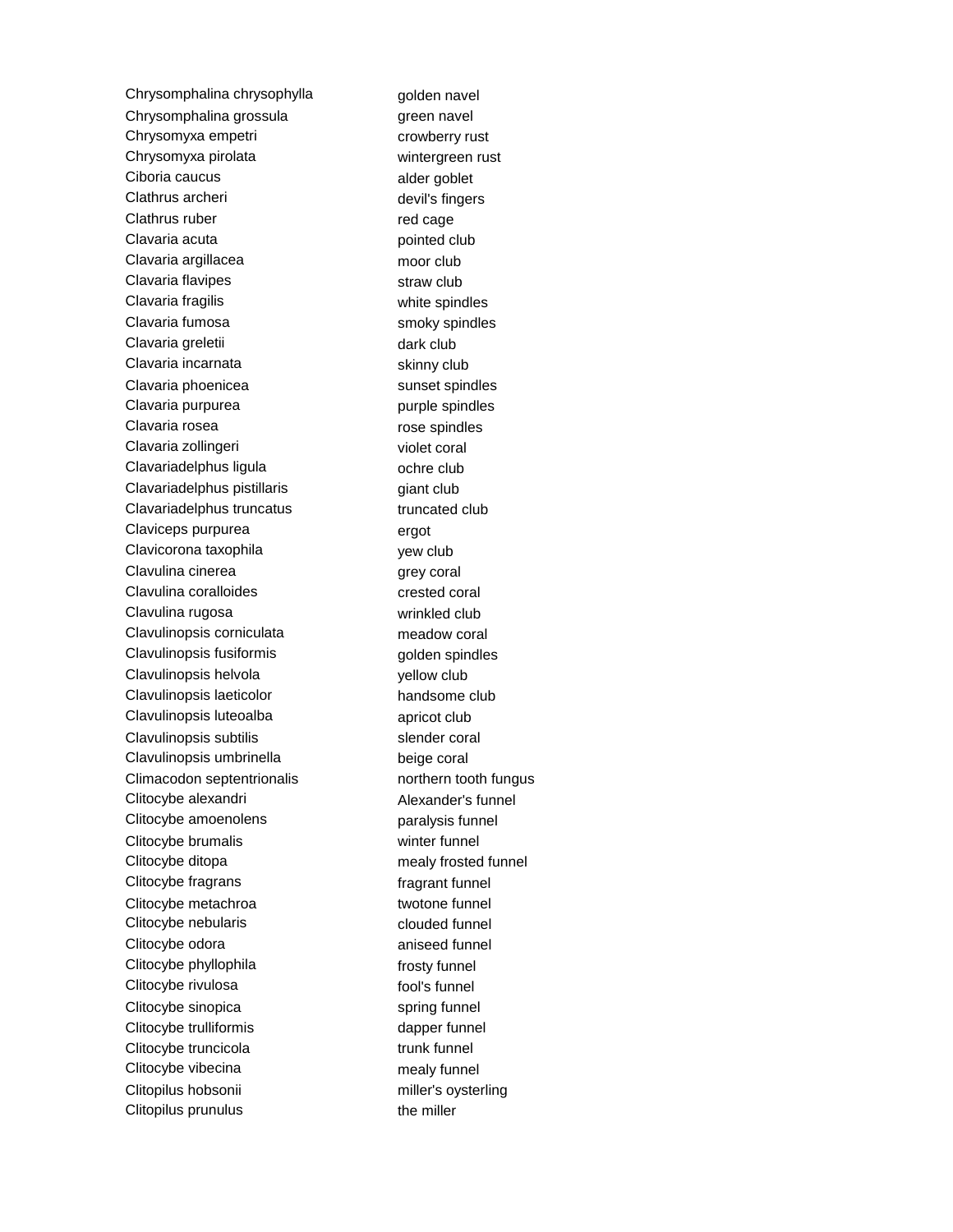Collybia cirrhata piggyback shanklet Collybia cookei splitpea shanklet Collybia tuberosa and a lentil shanklet Coltricia perennis tiger's eye Coniophora arida dry duster Coniophora fusispora spindle duster Coniophora olivacea **olive duster** olive duster Coniophora puteana wet rot Conocybe aeruginosa verdigris conecap Conocybe apala milky conecap Conocybe arrhenii ringed conecap Conocybe deliquescens beansprout conecap Conocybe dumetorum copse conecap Conocybe dunensis dune conecap Conocybe filaris fool's conecap Conocybe plicatella fluted conecap Conocybe pubescens downy conecap Conocybe pulchella beautiful conecap Conocybe tenera common conecap Conocybe velata veiled conecap Conocybe velutipes fleecyfoot conecap Conocybe vestita caped conecap Conocybe vexans vexed conecap Contumyces rosellus rosy navel Cookeina tricholoma<br>
hairy tropical goblet Coprinellus angulatus bishop's inkcap Coprinellus bisporus two spored inkcap Coprinellus congregatus clustered inkcap Coprinellus disseminatus fairy inkcap Coprinellus domesticus firerug inkcap Coprinellus ephemerus fleeting inkcap Coprinellus flocculosus flocculose inkcap Coprinellus micaceus glistening inkcap Coprinellus silvaticus woodland inkcap Coprinopsis acuminata humpback inkcap Coprinopsis ammophilae dune inkcap Coprinopsis atramentaria common inkcap Coprinopsis cinerea grey inkcap Coprinopsis cinereofloccosa ashen inkcap Coprinopsis cordispora ticker inkcap Coprinopsis echinospora warty inkcap Coprinopsis ephemeroides diaphanous inkcap Coprinopsis episcopalis mitre inkcap Coprinopsis erythrocephala redheaded inkcap Coprinopsis jonesii bonfire inkcap Coprinopsis laanii dotty inkcap Coprinopsis lagopus hare'sfoot inkcap Coprinopsis macrocephala bighead inkcap Coprinopsis narcotica stinking inkcap Coprinopsis nivea snowy inkcap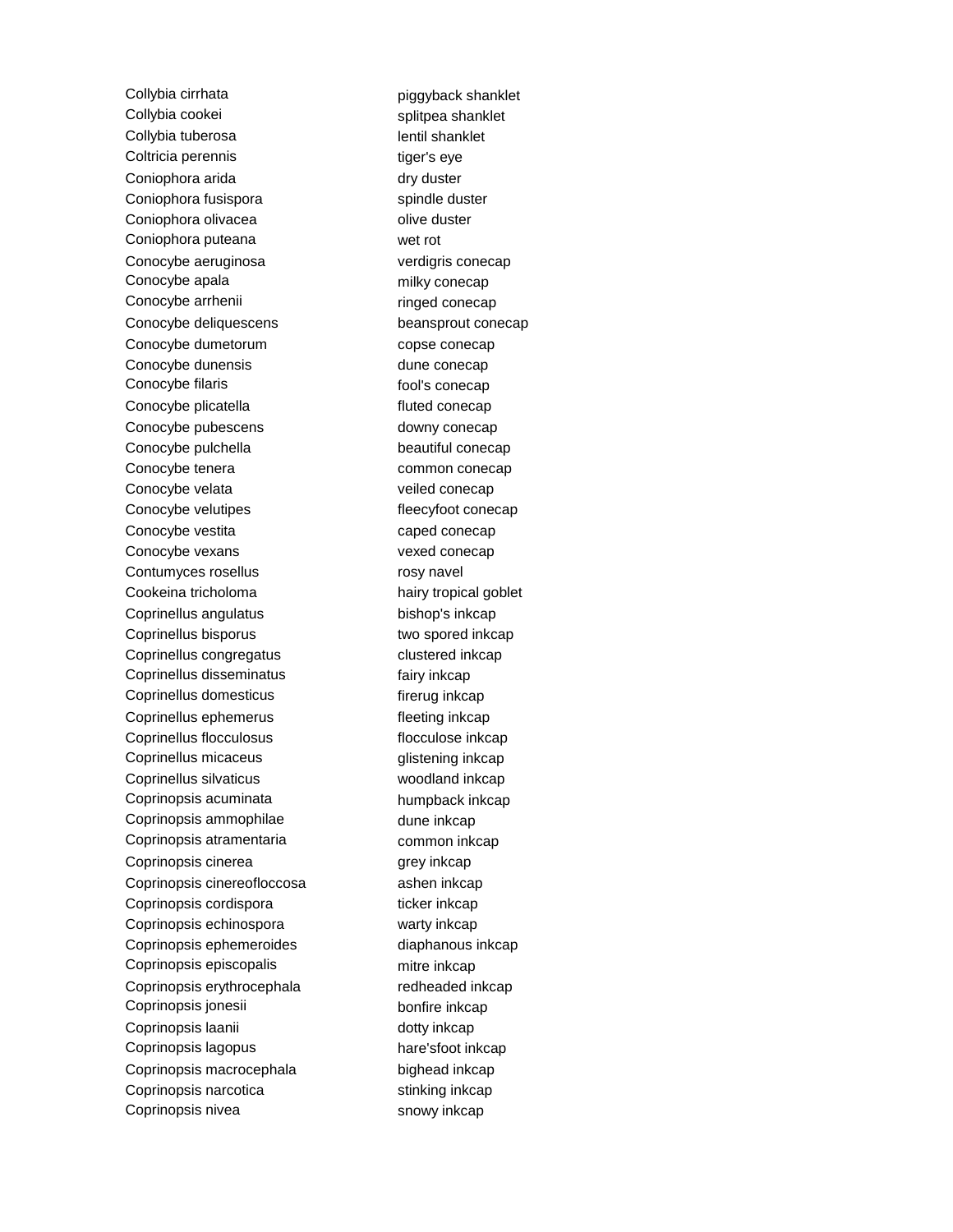Coprinopsis picacea magpie inkcap Coprinopsis radicans rooting inkcap Coprinopsis saccharomyces veasty inkcap Coprinopsis scobicola sawdust inkcap Coprinopsis semitalis winged inkcap Coprinopsis stangliana pied inkcap Coprinopsis tuberosa tuberous inkcap Coprinus alopecius distinguished inkcap Coprinus comatus shaggy inkcap / lawyer's wig Coprinus sterquilinus midden inkcap Cordyceps militaris external control control of the scarlet caterpillarclub Cortinarius acutus **peaked webcap** Cortinarius agathosmus scented webcap Cortinarius alboviolaceus **pearly webcap** Cortinarius amoenolens blueleg webcap Cortinarius anomalus variable webcap Cortinarius armillatus red banded webcap Cortinarius atrovirens **community** olive webcap Cortinarius austrovenetus **green** skinhead Cortinarius azureovelatus vellow capped webcap Cortinarius bolaris extending the cortinarius bolaris dappled webcap Cortinarius bulliardii hotfoot webcap Cortinarius caerulescens mealy bigfoot webcap Cortinarius caledoniensis Caledonian webcap+C392 Cortinarius callisteus tawny webcap Cortinarius camphoratus examples and the system of the cortinarius camp Cortinarius caperatus the gypsy Cortinarius caroviolaceus mealy webcap Cortinarius cinnabarinus cinnabar webcap Cortinarius cinnamomeus cinnamon webcap Cortinarius collinitus **blue-girdled** webcap Cortinarius corrosus spruce bigfoot webcap Cortinarius crassus stout webcap Cortinarius croceus saffron webcap Cortinarius cumatilis wavy webcap Cortinarius cyanites blushing webcap Cortinarius decipiens sepia webcap Cortinarius delibutus vellow webcap Cortinarius durus hard webcap Cortinarius elatior example tall webcap Cortinarius evernius silky webcap Cortinarius favrei **music entraries contrarius** mountain webcap Cortinarius fervidus dyer's webcap Cortinarius flexipes var. flabellus pelargonium webcap Cortinarius flexipes var. flexipes pine pelargonium webcap Cortinarius gentilis conifer webcap Cortinarius glaucopus extensive greenfoot webcap Cortinarius hemitrichus frosty webcap Cortinarius hinnuleus earthy webcap Cortinarius humicola example and golden webcap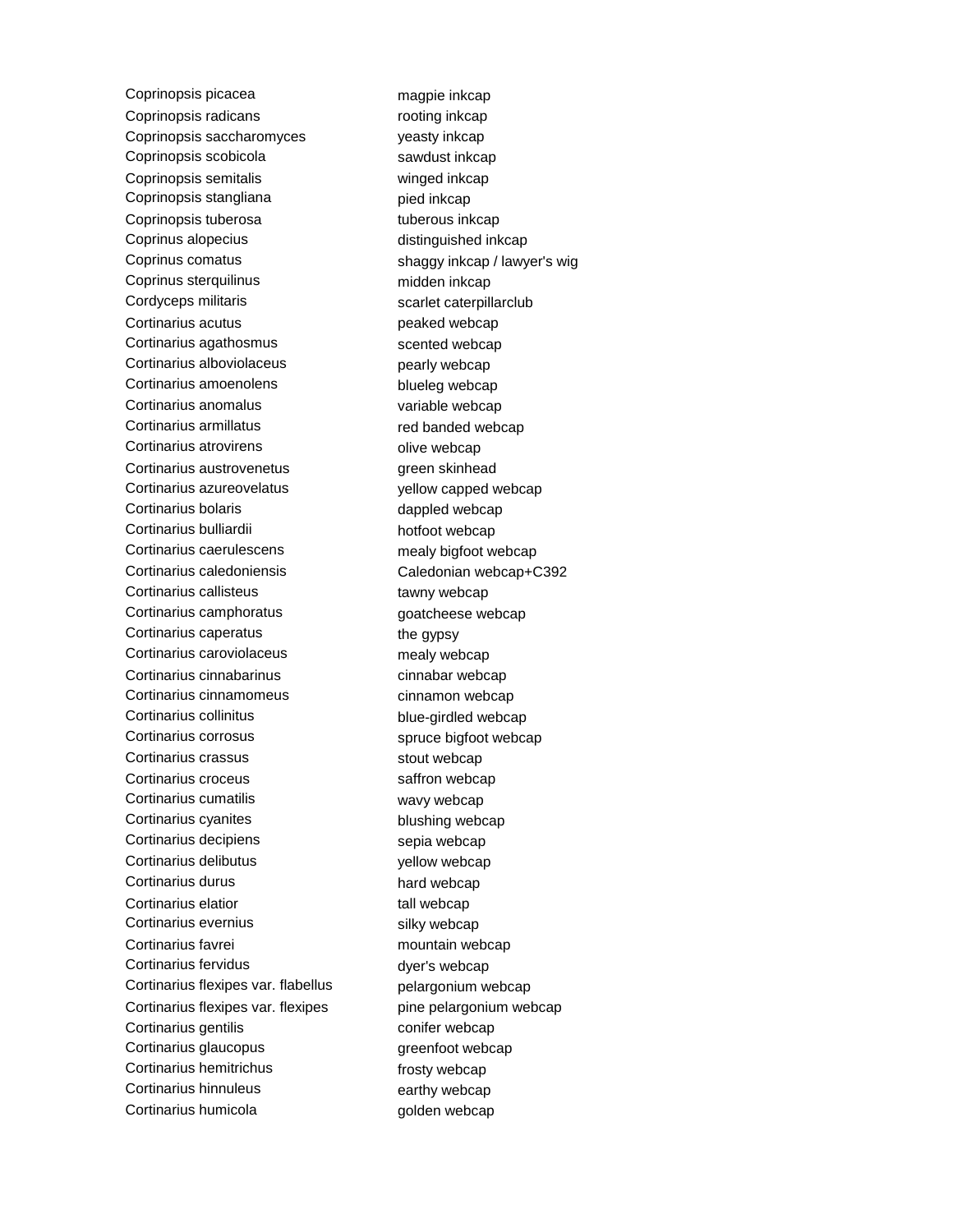Cortinarius infractus bitter webcap Cortinarius integerrimus example stocking webcap Cortinarius iodes viscid violet webcap Cortinarius laniger **woolly webcap** Cortinarius largus big bellied webcap Cortinarius limonius sunset webcap Cortinarius livido-ochraceus wrinkled webcap Cortinarius mucifluus slimy webcap Cortinarius mucosus **community** orange webcap Cortinarius obtusus blunt webcap Cortinarius ochroleucus cream webcap Cortinarius olearioides entitled and saffron stainer Cortinarius orellanus fool's webcap Cortinarius osmophorus sweet webcap Cortinarius pholideus scaly webcap Cortinarius praestans extending the system of goliath webcap Cortinarius purpurascens bruising webcap Cortinarius purpureus imperial webcap Cortinarius quarciticus quartzy webcap Cortinarius rubellus extending the deadly webcap Cortinarius rubicundulus ruddy webcap Cortinarius saginus continues cloaked webcap Cortinarius sanguineus bloodred webcap Cortinarius scaurus green webcap Cortinarius semisanguineus surprise webcap Cortinarius sodagnitus bitter bigfoot webcap Cortinarius spilomeus freckled webcap Cortinarius splendens splendid webcap Cortinarius subtortus incense webcap Cortinarius talus honey webcap Cortinarius torvus extending webcap stocking webcap Cortinarius traganus **gassy** webcap Cortinarius triumphans birch webcap Cortinarius trivialis extending the setting of the cortinarius trivialis Cortinarius uliginosus marsh webcap Cortinarius variicolor contrary webcap Cortinarius vernus spring webcap Cortinarius violaceus violet webcap Cortinarius vulpinus foxy webcap Cotylidia pannosa woolly rosette Cotylidia undulata stalked rosette Craterellus cinereus ashen chanterelle Craterellus cornucopioides horn of plenty Craterellus lutescens golden chanterelle Craterellus melanoxeros blackening chanterelle Craterellus sinuosus sinuous chanterelle Crepidotus applanatus flat oysterling Crepidotus autochthonus **grounded** oysterling Crepidotus caspari entrants and pale oysterling Crepidotus cesatii roundspored oysterling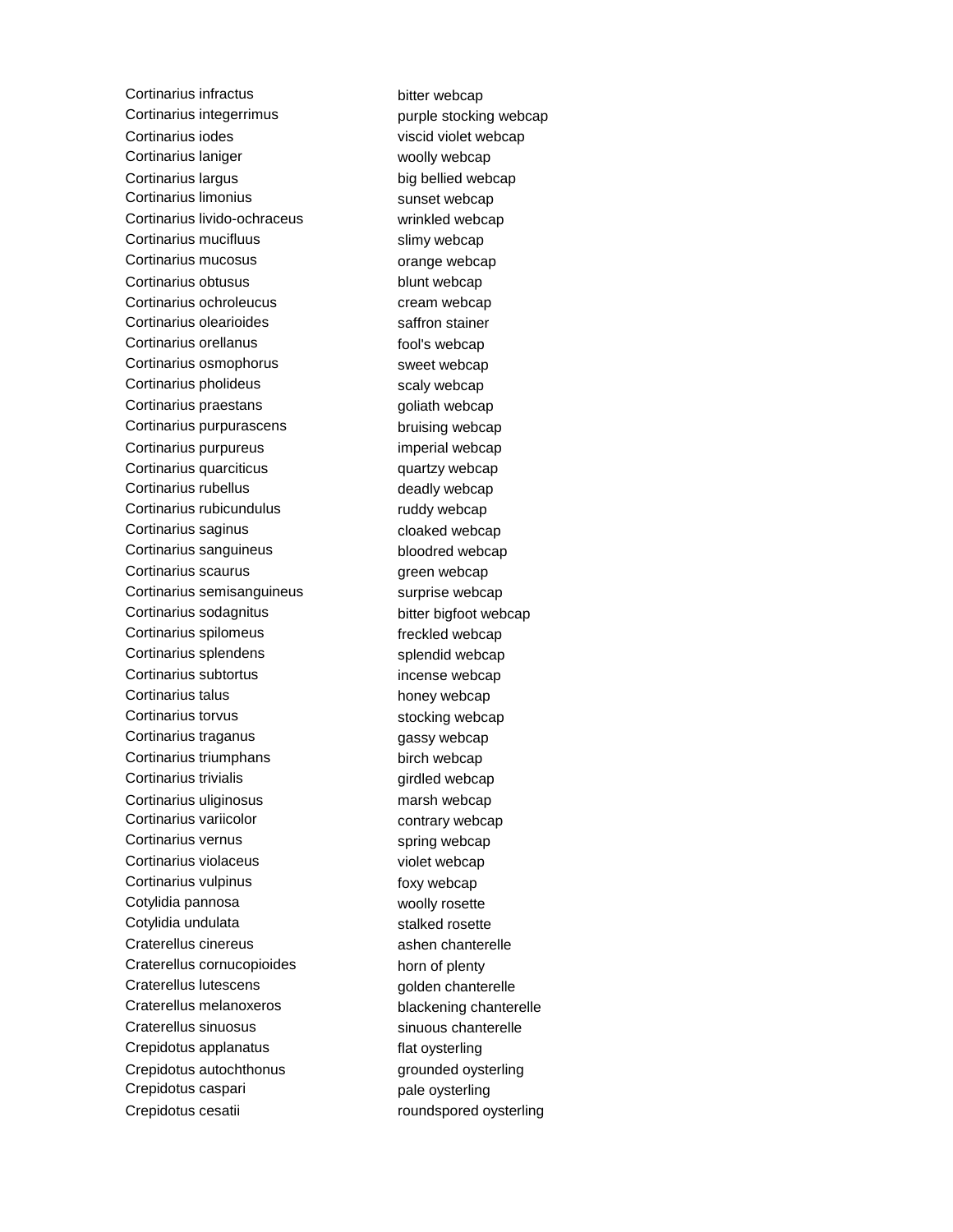Crepidotus cinnabarinus cinnabar oysterling Crepidotus crocophyllus saffron oysterling Crepidotus epibryus **grass** oysterling Crepidotus luteolus yellowing oysterling Crepidotus mollis example of the peeling oysterling Crepidotus variabilis variable oysterling Crinipellis scabella hairy parachute Crinipellis zonata zoned hairy parachute Cristinia eichleri dentists bane Crucibulum laeve common bird's nest Cryptomyces maximus willow blister Cryptoporus volvatus veiled polypore Cryptovalsa suaedicola seablight microdot Cudonia circinans redleg jellybaby Cudonia confusa cinnamon jellybaby Cudoniella acicularis **compared contains** oak pin Cudoniella clavus spring pin Cumminsiella mirabilissima mahonia rust Cyathus olla **field** bird's nest Cyathus stercoreus dung bird's nest Cyathus striatus **Cyathus** striatus **fluted bird's** nest Cylindrobasidium laeve tear dropper Cymatoderma elegans **intervalse and the Cymatoderma** elegans Cyptotrama asprata scruffy scalycap Cystoagaricus trisulphuratus scaly tangerine mushroom Cystoderma amianthinum earthy powdercap Cystoderma carcharias example are pearly powdercap Cystoderma jasonis expansion of pine powdercap Cystodermella cinnabarina cinnabar powdercap Cystolepiota bucknallii lilac dapperling Cystolepiota seminuda bearded dapperling Cytidia salicina scarlet splash Cyttaria darwinii **Darwin's golfball** Cyttaria gunnii **charge golfball** Dacrymyces chrysospermus orange jelly spot Dacrymyces ovisporus **pine jelly** spot Dacrymyces stillatus common jelly spot Dacryobolus sudans weeping toothcrust Dacryopinax spathularia fan shaped jelly Daedalea quercina **compared entity of the contract of the contract of the contract of the contract of the contract of the contract of the contract of the contract of the contract of the contract of the contract of the cont** Daedaleopsis confragosa blushing bracket Datronia mollis **common mazegill** Deflexula subsimplex pendant coral Dencoeliopsis johnstonii birch cup Dendrocollybia racemosa branched shanklet Dermoloma cuneifolium crazed cap Dermoloma magicum black magic Dermoloma pseudocuneifolium dark crazed cap Diatrype bullata willow barkspot

Daldinia concentrica 
King Alfred's cakes / cramp balls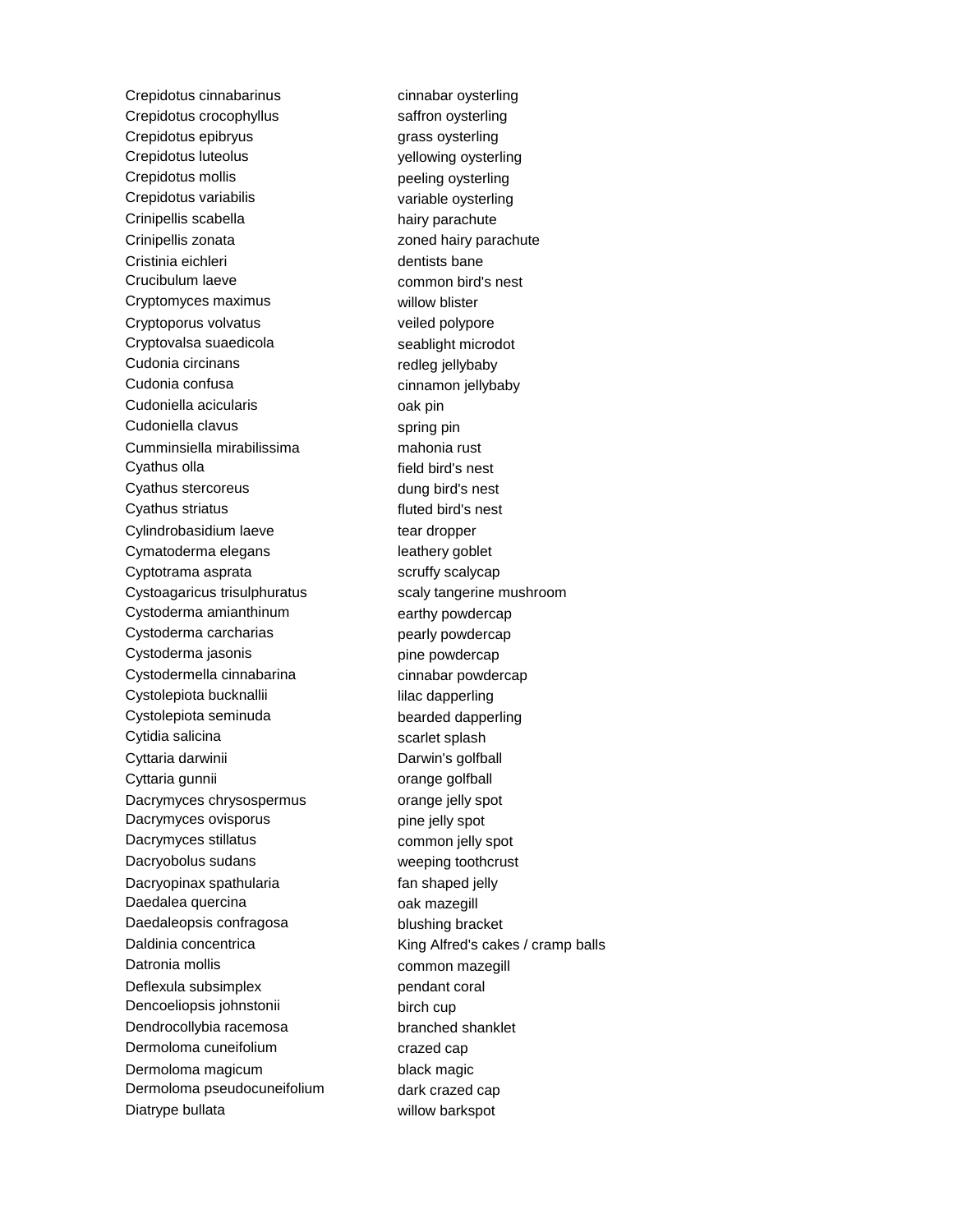Diatrype disciformis beech barkspot Diatrype stigma<br>
Example 2013 The Common tarcrust Diatrypella favacea birch blackhead Diatrypella quercina **oak blackhead** Dicellomyces scirpi wood clubrush smut Dichomitus campestris hazel porecrust Disciotis venosa bleach cup Doassansia limosellae mudwort smut Dumontinia tuberosa anemone cup Echinoderma perplexum warty dapperling Echinodontium tinctorium indian paint fungus Eichleriella deglubens blushing crust Elaphomyces granulatus false truffle Elaphomyces muricatus marbled false truffle Emmia latemarginatus frothy porecrust Encoelia fimbriata fringed cup Encoelia furfuracea spring hazelcup Entoloma aethiops black pinkgill Entoloma aprile april pinkgill Entoloma asprellum roughened pinkgill Entoloma atrocoeruleum navy pinkgill Entoloma bloxamii big blue pinkgill Entoloma byssisedum oysterling pinkgill Entoloma caesiocinctum blue-girdled pinkgill Entoloma callirhodon charmer Entoloma catalaunicum bluefoot pinkgill Entoloma cetratum honey pinkgill Entoloma chalybaeum indigo pinkgill Entoloma clypeatum shield pinkgill Entoloma conferendum star pinkgill Entoloma corvinum crow pinkgill Entoloma cyaneoviridescens bluegreen pinkgill Entoloma dichroum bicoloured pinkgill Entoloma euchroum stump pinkgill Entoloma excentricum excentric pinkgill Entoloma exile **glaucous** pinkgil Entoloma glaucoroseum jade pinkgill Entoloma griseocyaneum felted pinkgill Entoloma hebes pimple pinkgill Entoloma incanum mousepee pinkgill Entoloma indutoides drab pinkgill Entoloma jubatum sepia pinkgill Entoloma murrayi variana kunicorn pinkgill Entoloma nitidum pine pinkgill Entoloma papillatum **papillate pinkgill** Entoloma pleopodium aromatic pinkgill Entoloma porphyrophaeum lilac pinkgill Entoloma prunuloides mealy pinkgill Entoloma quadratum salmon pinkgill Entoloma rhodopolium wood pinkgill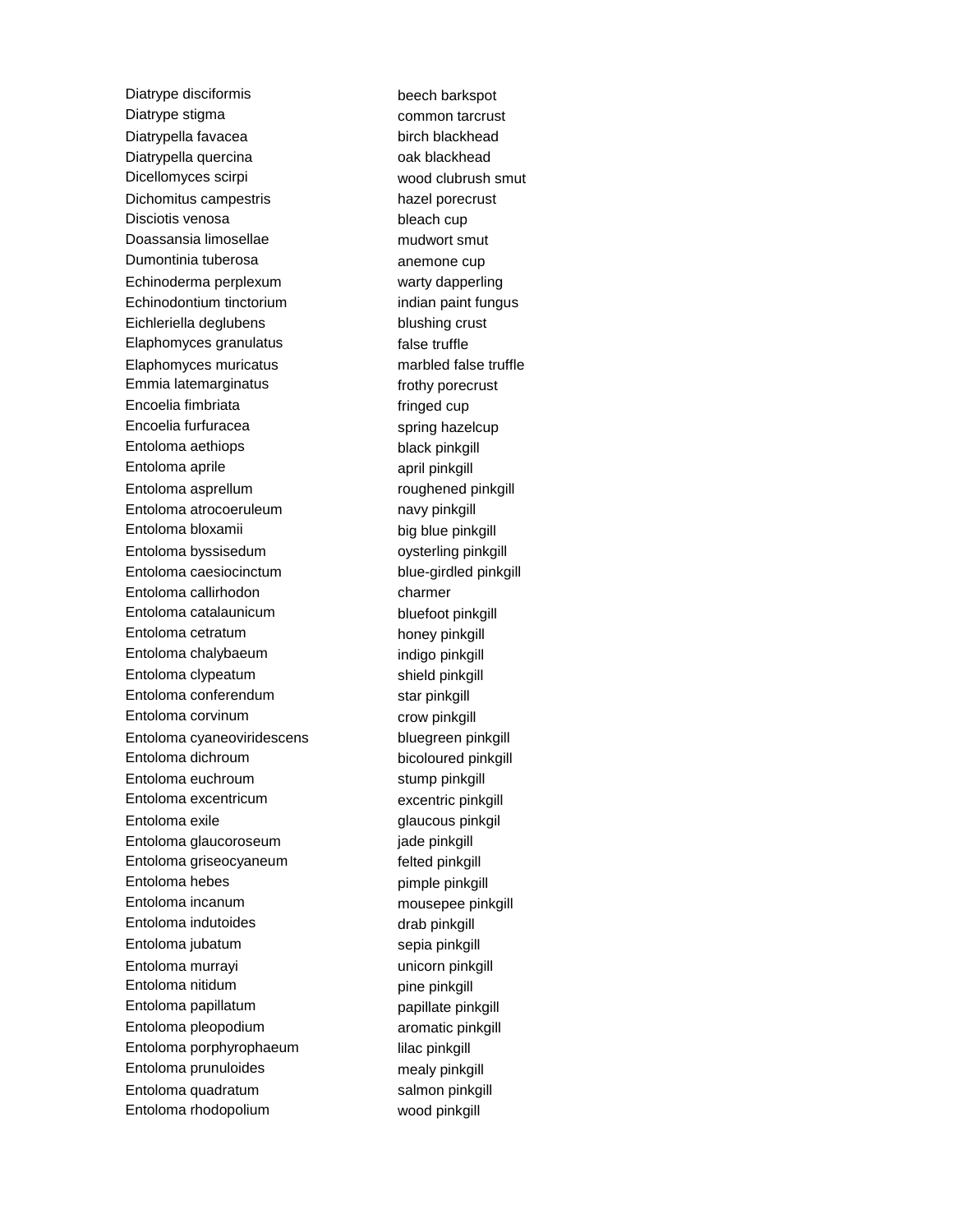Entoloma roseum rosy pinkgill Entoloma sericellum cream pinkgill Entoloma sericeum silky pinkgill Entoloma serrulatum blue edge pinkgill Entoloma sinuatum livid pinkgill Entoloma tjallingiorum hairy pinkgill Entoloma turbidum vellowfoot pinkgill Entoloma violaceum violet pinkgill Entoloma virescens skyblue pinkgill Entyloma chrysosplenii saxifrage smut Entyloma eryngii sea holly smut Entyloma henningsianum brookweed smut Entyloma ossifragi bog asphodel smut Eocronartium muscicola moss rust Epichloë coenophiala choke Episclerotium sclerotipus burning beacon Erastia salmonicolor salmon bracket Erysiphe adunca willow mildew Erysiphe alphitoides **come contained to the entity of the entity of the entity of the entity of the entity of the entity of the entity of the entity of the entity of the entity of the entity of the entity of the entity of** Erysiphe heraclei von deutscheiden umbellifer mildew Eutypa spinosa spiral tarcrust Exidia glandulosa witches' butter Exidia nigricans warlock's butter Exidia nucleata crystal brain Exidia recisa **amber** jelly Exidia repanda birch jelly Exidia saccharina **pine jelly** pine jelly Exidia thuretiana white brain Exobasidium expansum northern bilberry redleaf Exobasidium juelianum dwarfing redleaf Exobasidium myrtilli blaeberry redleaf Exobasidium sydowianum bearberry redleaf Exobasidium uvae-ursi bearberry redstem Exobasidium vaccinii cowberry redleaf Faerberia carbonaria entre international firesite funnel Favolaschia calocera **orange porecap** Favolaschia pustulosa white porecap Favolus tenuiculus tropical white polypore Fayodia bisphaerigera slender navel Filoboletus manipularis luminous porecap Fistulina hepatica beefsteak fungus Flammulina velutipes velvet shank Flaviporus brownei yellowpored bracket Floccularia luteovirens yellow bracelet Fomitiporia punctata elbowpatch crust Fomitopsis pinicola red-belted bracket Fuscoporia ferrea cinnamon porecrust Fuscoporia ferrea iron porecrust

Fomes fomentarius hoof fungus / tinder bracket Fomitopsis betulina birch polypore / razorstrop fungus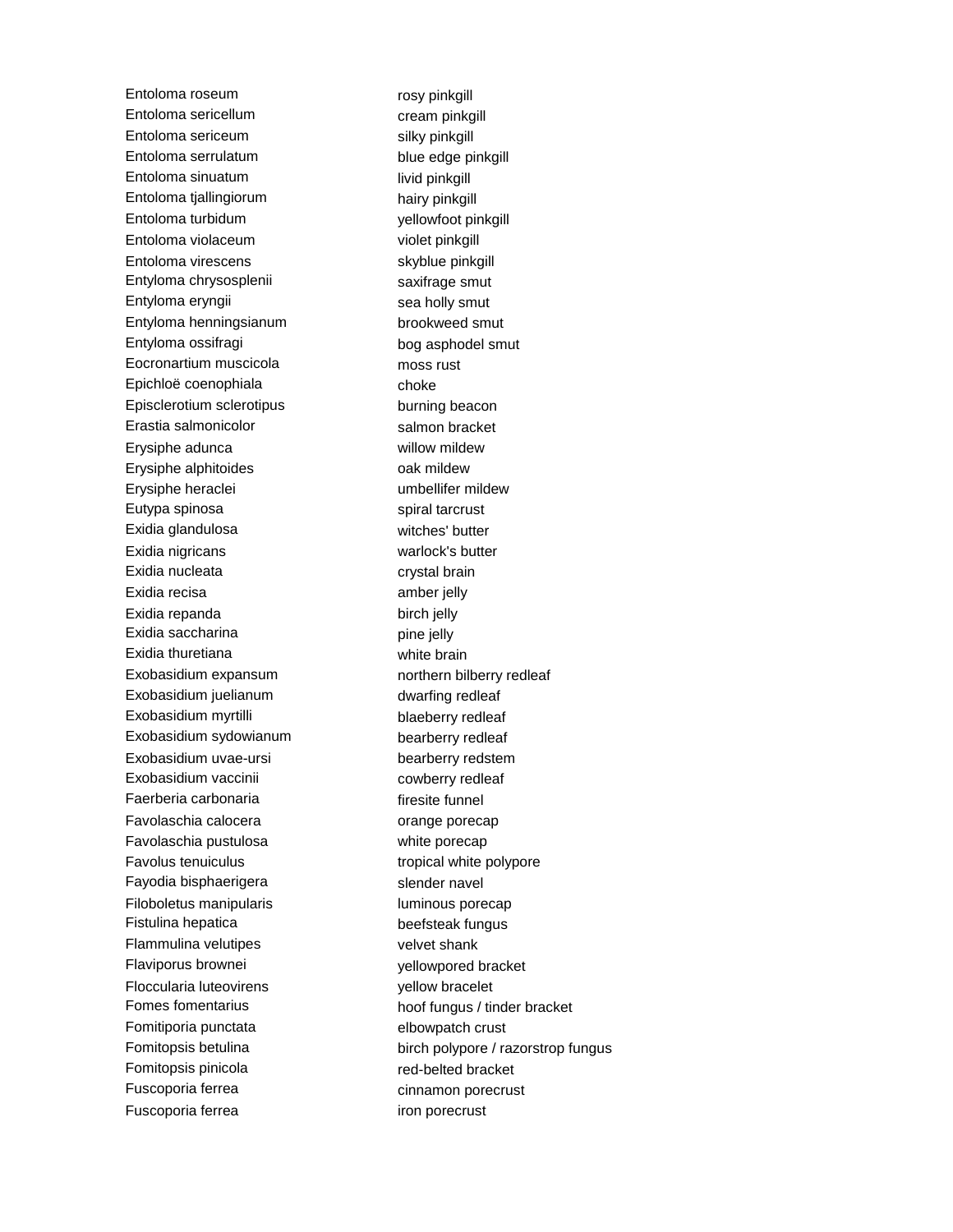Fuscoporia ferruginosa rusty porecrust Fuscoporia torulosa tufted bracket Galerina atkinsoniana hairy bell Galerina clavata **ribbed** bell Galerina graminea turf bell Galerina harrisonii snowbed bell Galerina hypnorum moss bell Galerina marginata **fundition** funeral bell Galerina paludosa bog bell Galerina pumila dwarf bell Galerina vittiformis hairy leg bell Galiella rufa hairy rubber cup Gallacea scleroderma<br>
velvet potato fungus Gamundia striatula lined meadowcap Ganoderma applanatum artist's bracket Ganoderma australe southern bracket Ganoderma lucidum lacquered bracket Ganoderma pfeifferi **beeswax** bracket Geastrum berkeleyi **Berkeley's earthstar** Geastrum campestre field earthstar Geastrum corollinum weathered earthstar Geastrum coronatum crowned earthstar Geastrum elegans elegant earthstar Geastrum fimbriatum sessile earthstar Geastrum fornicatum arched earthstar Geastrum lageniforme flask earthstar Geastrum marginatum tiny earthstar Geastrum quadrifidum rayed earthstar Geastrum rufescens **rufous earthstar** Geastrum schmidelii dwarf earthstar Geastrum striatum striate earthstar Geastrum triplex collared earthstar Geoglossum atropurpureum dark-purple earthtongue Geoglossum fallax deceptive earthtongue Geoglossum peckianum slimy earthtongue Geoglossum starbaeckii star earthtongue Geoglossum uliginosum viscid earthtongue Geoglossum umbratile entity plain earthtongue Geopora arenosa mountain cup Geopora sumneriana cedar cup Geopyxis carbonaria stalked bonfire cup Glaziella aurantiaca **orange bladder** Gliophorus viridis verdigris waxcap Gloeophyllum odoratum anise mazegill Gloeophyllum sepiarium conifer mazegill Gloeophyllum trabeum timber mazegill Gloeoporus dichrous bicoloured bracket Glutinoglossum glutinosum glutinous earthtongue Golovinomyces depressus burdock mildew Golovinomyces sordidus plantain mildew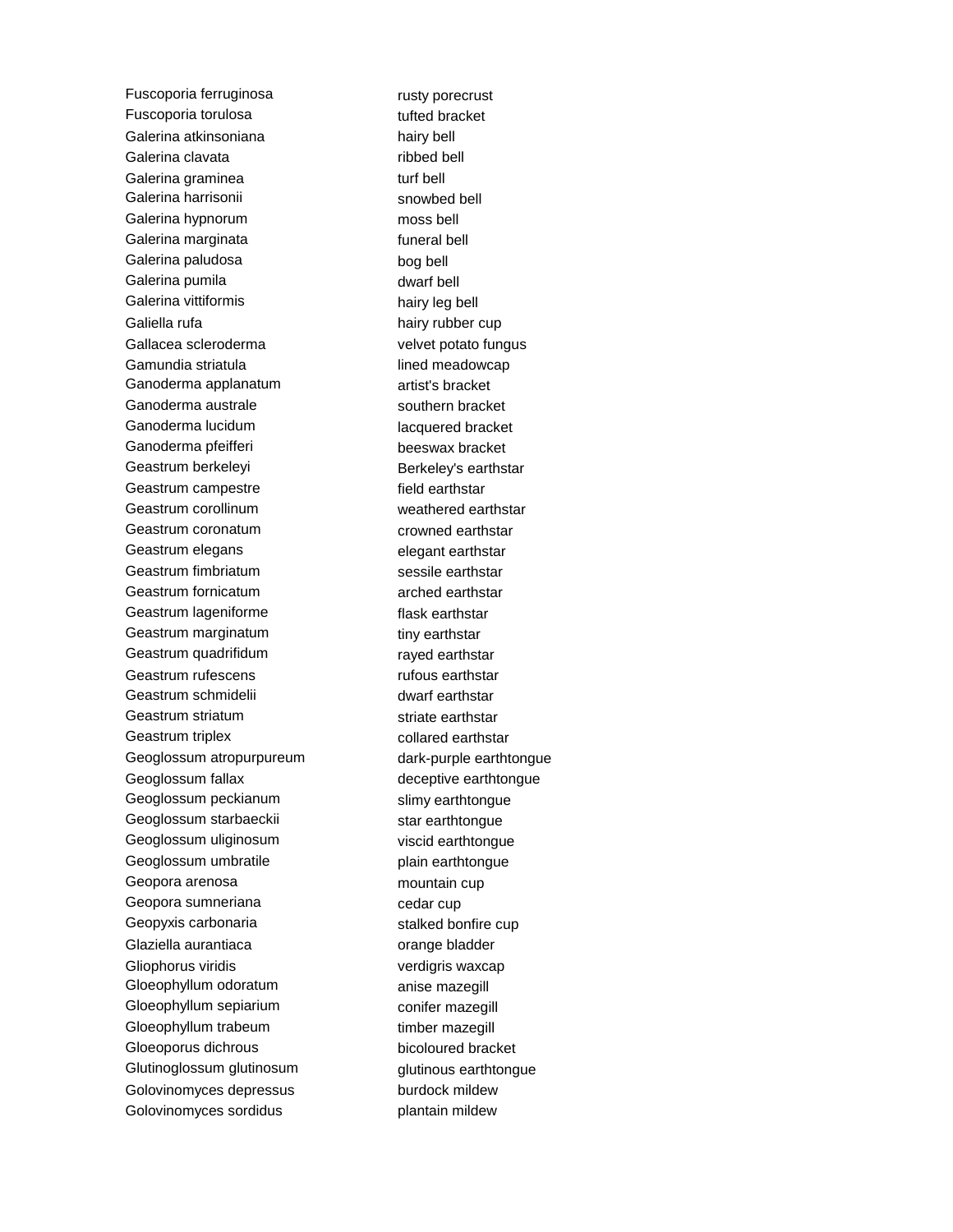Gomphidius glutinosus slimy spike Gomphidius maculatus **interests** arch spike Gomphidius roseus **rosy** spike Gomphus clavatus ear big's ear Gomphus floccosus woolly chanterelle Grifola frondosa hen of the woods Guepinia helvelloides salmon salad Gymnopilus dilepis magenta rustgill Gymnopilus junonius spectacular rustgill Gymnopilus penetrans common rustgill Gymnopilus sapineus scaly rustgill Gymnopus acervatus conifer toughshank Gymnopus alpinus and alpine toughshank Gymnopus androsaceus horsehair parachute Gymnopus aquosus **watery toughshank** Gymnopus brassicolens cabbage parachute Gymnopus confluens content clustered toughshank Gymnopus dryophilus russet toughshank Gymnopus erythropus redleg toughshank Gymnopus foetidus foetid parachute Gymnopus fusipes spindle toughshank Gymnopus ocior spring toughshank Gymnopus perforans stinking parachute Gymnopus peronatus wood woollyfoot Gymnopus putillus extension of the pine toughshank Gymnopus quercophilus **come come controlled and controlled and controlled and controlled and controlled and controlled and controlled and controlled and controlled and controlled and controlled and controlled and controlle** Gymnopus terginus hairy toughshank Gymnosporangium clavariiforme tongues of fire Gymnosporangium cornutum rowan crown Gyrodon lividus alder bolete Gyromitra ambigua changeable false morel Gyromitra esculenta false morel Gyromitra gigas giants false morel Gyromitra infula extending the pouched false morel Gyromitra leucoxantha fishtail cup Gyroporus castaneus chestnut bolete Gyroporus cyanescens cornflower bolete Haasiella venustissima orange navel Hapalopilus nidulans cinnamon bracket Haradaea duriaeana chickweed seedsmut Hastodontia hastata **pikeman** Hebeloma crustuliniforme **poisonpie** Hebeloma leucosarx pale poisonpie Hebeloma mesophaeum veiled poisonpie Hebeloma pusillum dwarf poisonpie Hebeloma radicosum rooting poisonpie Hebeloma sacchariolens sweet poisonpie Hebeloma sinapizans bitter poisonpie Hebeloma vaccinum willow poisonpie Heimioporus betula shaggy stalked bolete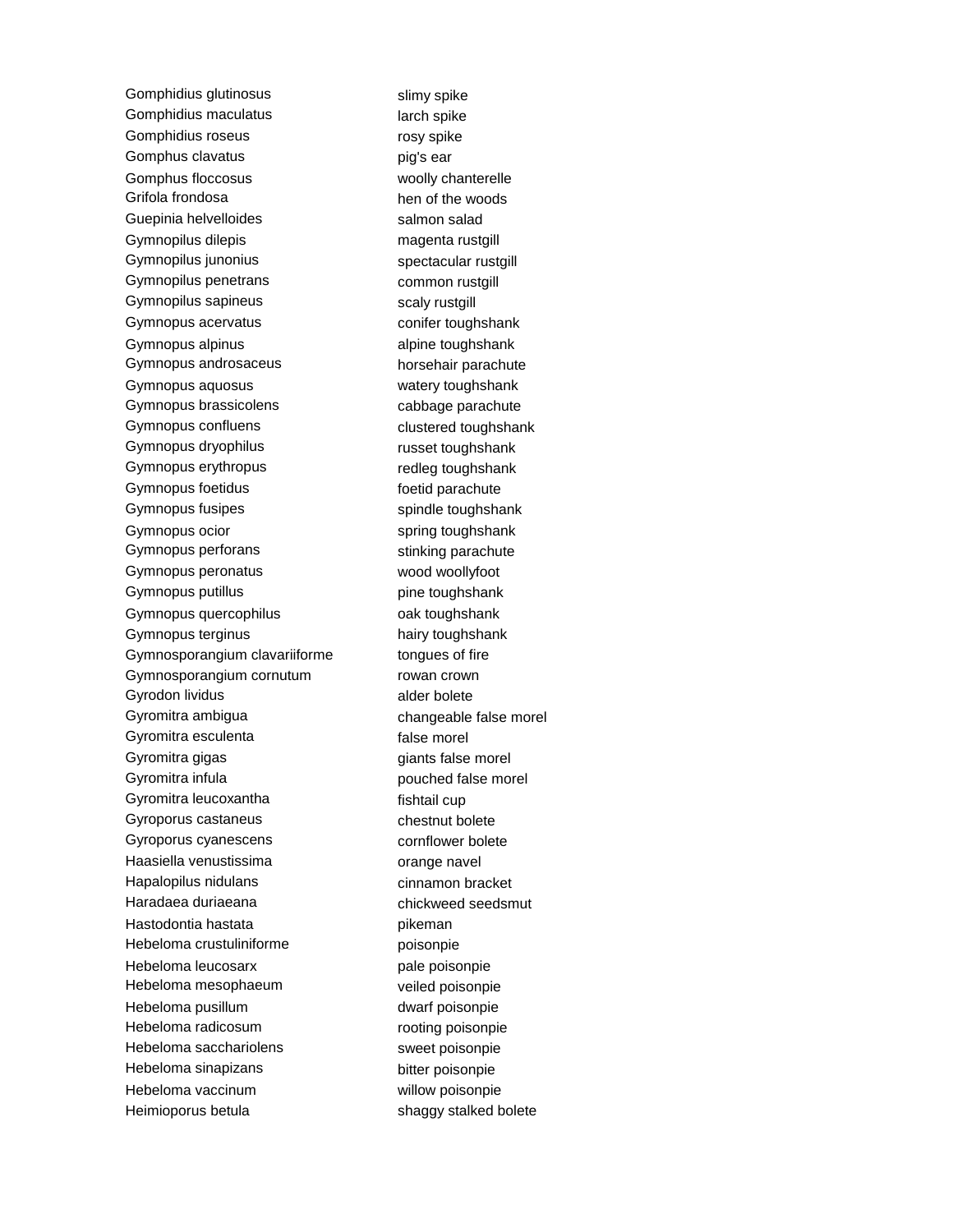Heliocybe sulcata sunray sawgill Helvella acetabulum vinegar cup Helvella crispa white saddle Helvella elastica elastic saddle Helvella lacunosa elfin saddle Helvella leucomelaena sooty cup Helvella leucopus entitlement of the palefoot saddle Helvella macropus felt saddle Hemileucoglossum elongatum elongate earthtongue Hemimycena lactea milky bonnet Hemimycena mairei **Fansylvan** fanvault bonnet Hemimycena tortuosa dewdrop bonnet Henningsomyces candidus white tubelet Hericium cirrhatum tiered tooth Hericium coralloides coral tooth Hericium erinaceus bearded tooth Heterobasidion annosum root rot Hexagonia hydnoides hexagon bracket Hodophilus atropuncta dotted fanvault Hodophilus foetens stinking fanvault Hodophilus hymenocephala dark fanvault Hodophilus micacea yellowlegged fanvault Hohenbuehelia auriscalpium spatula oyster Hohenbuehelia culmicola marram oyster Hohenbuehelia mastrucata woolly oyster Humaria hemisphaerica entity of the glazed cup Humidicutis lewelliniae mauve splitting waxcap Humidicutis marginata **butter or any contract or any contract or any contract or any contract of the Humidicutis** Hyalopsora adianti-capilli-veneris maidenhair rust Hyalopsora aspidiotus **being the contract of the Hyalopsora** aspidiotus Hydnellum aurantiacum **come come to the entity of the entity of the entity of the entity of the entity of the entity** Hydnellum auratile example and tooth gold tooth Hydnellum caeruleum blue tooth Hydnellum concrescens **zoned** tooth Hydnellum cumulatum rosette tooth Hydnellum ferrugineum mealy tooth Hydnellum gracilipes graceful tooth Hydnellum peckii devil's tooth Hydnellum scrobiculatum ridged tooth Hydnellum spongiosipes velvet tooth Hydnopolyporus fimbriatus **poretooth** rosette Hydnotrya cerebriformis brain fold truffle Hydnotrya confusa confusing fold truffle Hydnotrya cubispora cubed fold truffle Hydnotrya michaelis Michael's fold truffle Hydnotrya tulasnei red fold truffle Hydnum ellipsosporum ellipsoid hedgehog Hydnum repandum wood hedgehog Hydnum rufescens terracotta hedgehog Hydnum umbilicatum umbilicate hedgehog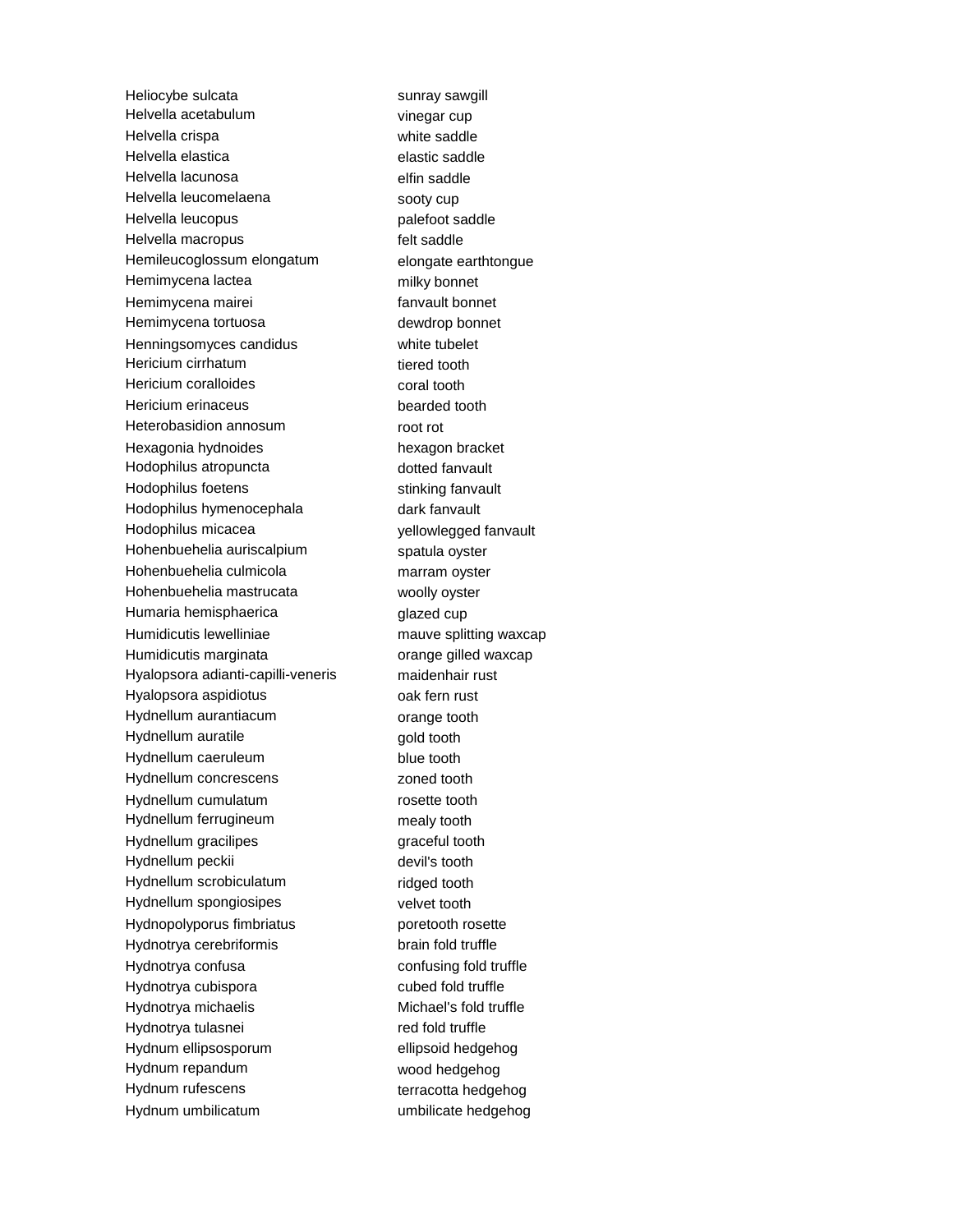Hygrocybe acutoconica example persistent waxcap Hygrocybe aurantiosplendens orange waxcap Hygrocybe caespitosa clustered waxcap Hygrocybe calciphila limestone waxcap Hygrocybe cantharellus example of the goblet waxcap Hygrocybe ceracea butter waxcap Hygrocybe chlorophana golden waxcap Hygrocybe citrinovirens example in the vaxcap Hygrocybe coccinea scarlet waxcap Hygrocybe coccineocrenata bog waxcap Hygrocybe conica blackening waxcap Hygrocybe conicoides dune waxcap Hygrocybe constrictospora hourglass waxcap Hygrocybe glutinipes example and the glutinous waxcap Hygrocybe helobia entitled and the garlic waxcap Hygrocybe insipida spangle waxcap Hygrocybe intermedia fibrous waxcap Hygrocybe miniata vermilion waxcap Hygrocybe mucronella bitter waxcap Hygrocybe phaeococcinea shadowed waxcap Hygrocybe punicea crimson waxcap Hygrocybe quieta **oily** waxcap Hygrocybe reidii honey waxcap Hygrocybe salicis-herbaceae mountain waxcap Hygrocybe spadicea date waxcap Hygrocybe splendidissima splendid waxcap Hygrocybe: Chromosera citrinopallida arched waxcap Hygrocybe: Chromosera lilacina lilac waxcap Hygrocybe: Chromosera viola amethyst waxcap Hygrocybe: Chromosera xanthochroa alpine waxcap

Hygrocybe: Cuphophyllus colemannianus toasted waxcap Hygrocybe: Cuphophyllus flavipes yellow foot waxcap Hygrocybe: Cuphophyllus fornicatus earthy waxcap Hygrocybe: Cuphophyllus lacmus grey waxcap Hygrocybe: Cuphophyllus pratensis meadow waxcap Hygrocybe: Cuphophyllus radiatus slender waxcap

Hygrocybe: Cuphophyllus russocoriaceus cedarwood waxcap Hygrocybe: Cuphophyllus virgineus snowy waxcap Hygrocybe: Gliophorus europerplexus butterscotch waxcap

Hygrocybe: Gliophorus irrigatus slimy waxcap Hygrocybe: Gliophorus laetus heath waxcap Hygrocybe: Gliophorus psittacinus parrot waxcap Hygrocybe: Gliophorus reginae iubilee waxcap Hygrocybe: Neohygrocybe ingrata dingy waxcap Hygrocybe: Neohygrocybe nitrata nitrous waxcap Hygrocybe: Neohygrocybe ovina blushing waxcap

Hygrocybe: Porpolomopsis calyptriformis pink waxcap Hygrophoropsis aurantiaca false chanterelle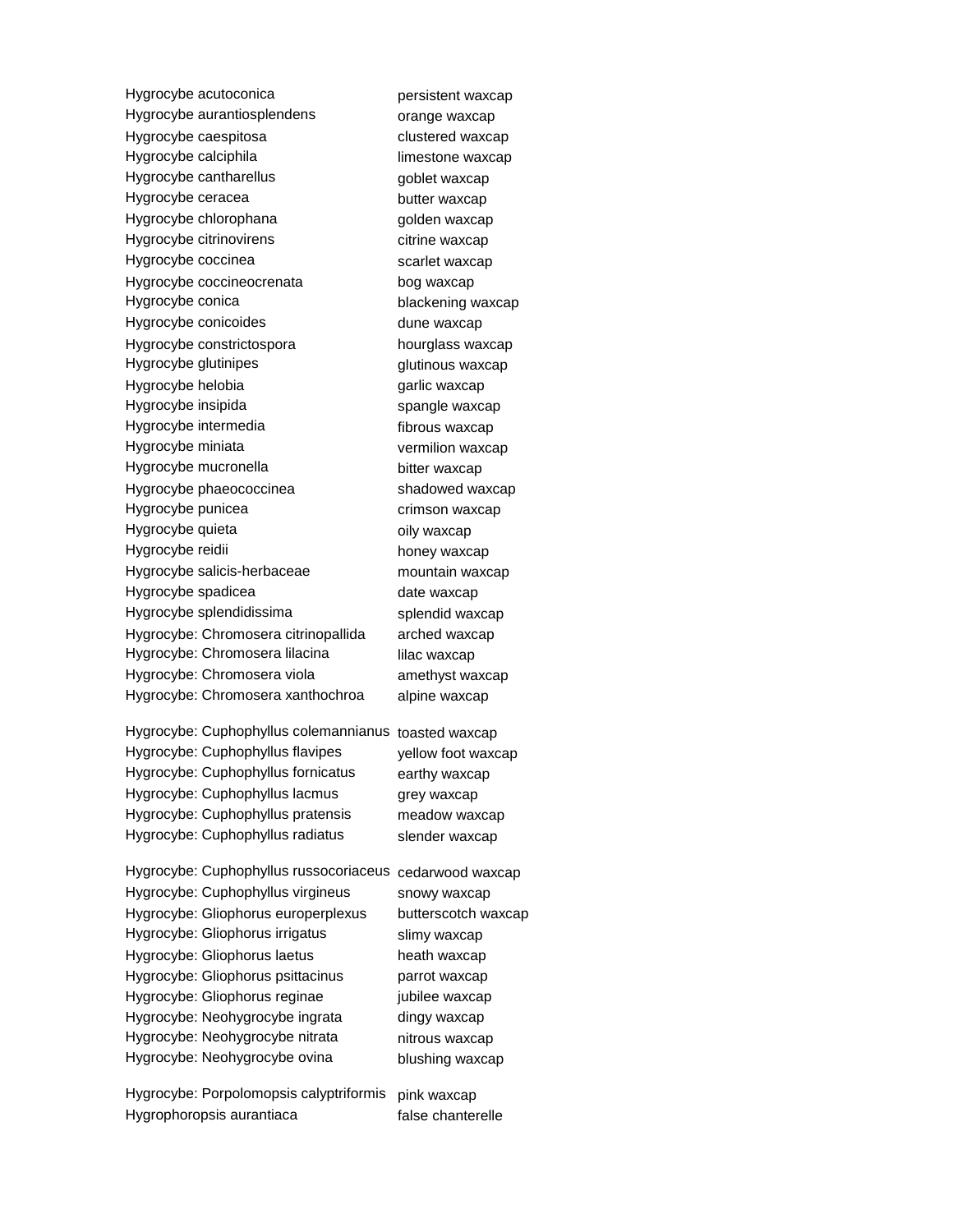Hygrophorus agathosmus almond woodwax Hygrophorus arbustivus forest woodwax Hygrophorus camarophyllus arched woodwax Hygrophorus chrysodon gold flecked woodwax Hygrophorus discoxanthus yellowing woodwax Hygrophorus eburneus ivory woodwax Hygrophorus erubescens blotched woodwax Hygrophorus hedrychii sweet woodwax Hygrophorus hypothejus herald of winter Hygrophorus latitabundus ebony woodwax Hygrophorus lucorum larch woodwax Hygrophorus mesotephrus ashen woodwax Hygrophorus nemoreus **being the control of the Hygrophorus** nemoreus Hygrophorus penarius matt woodwax Hygrophorus pudorinus rosy woodwax Hygrophorus pustulatus blistered woodwax Hygrophorus russula pinkmottle woodwax Hygrophorus speciosus splendid woodwax Hygrophorus unicolor twotone woodwax Hymenochaete corrugata glue crust Hymenochaete rubiginosa oak curtain crust Hymenochaete tabacina **willow** glue Hymenopellis radicata rooting shank Hymenoscyphus fagineus mast disco Hymenoscyphus fructigenus mut disco Hypholoma capnoides conifer tuft Hypholoma elongatum sphagnum brownie Hypholoma fasciculare sulphur tuft Hypholoma lateritium brick tuft Hypholoma marginatum snakeskin brownie Hypholoma myosotis olive brownie Hypholoma radicosum rooting brownie Hypholoma udum peat brownie Hypocreopsis lichenoides willow gloves Hypocreopsis rhododendri hazel gloves Hypomyces aurantius orange polypore mould Hypomyces cervinus saddle's child Hypomyces chrysospermus bolete mould Hypomyces lactifluorum lobster fungus Hypomyces lateritius ochre gillgobbler Hypomyces rosellus example and pink polypore mould Hypomyces viridis and the state of the green gillgobbler Hypoxylon fragiforme beech woodwart Hypoxylon fuscum hazel woodwart Hypoxylon rubiginosum rusty woodwart Hypsizygus marmoreus beech leech Hypsizygus ulmarius elm leech Ileodictyon cibarium basket fungus Infundibulicybe geotropa trooping funnel Infundibulicybe gibba common funnel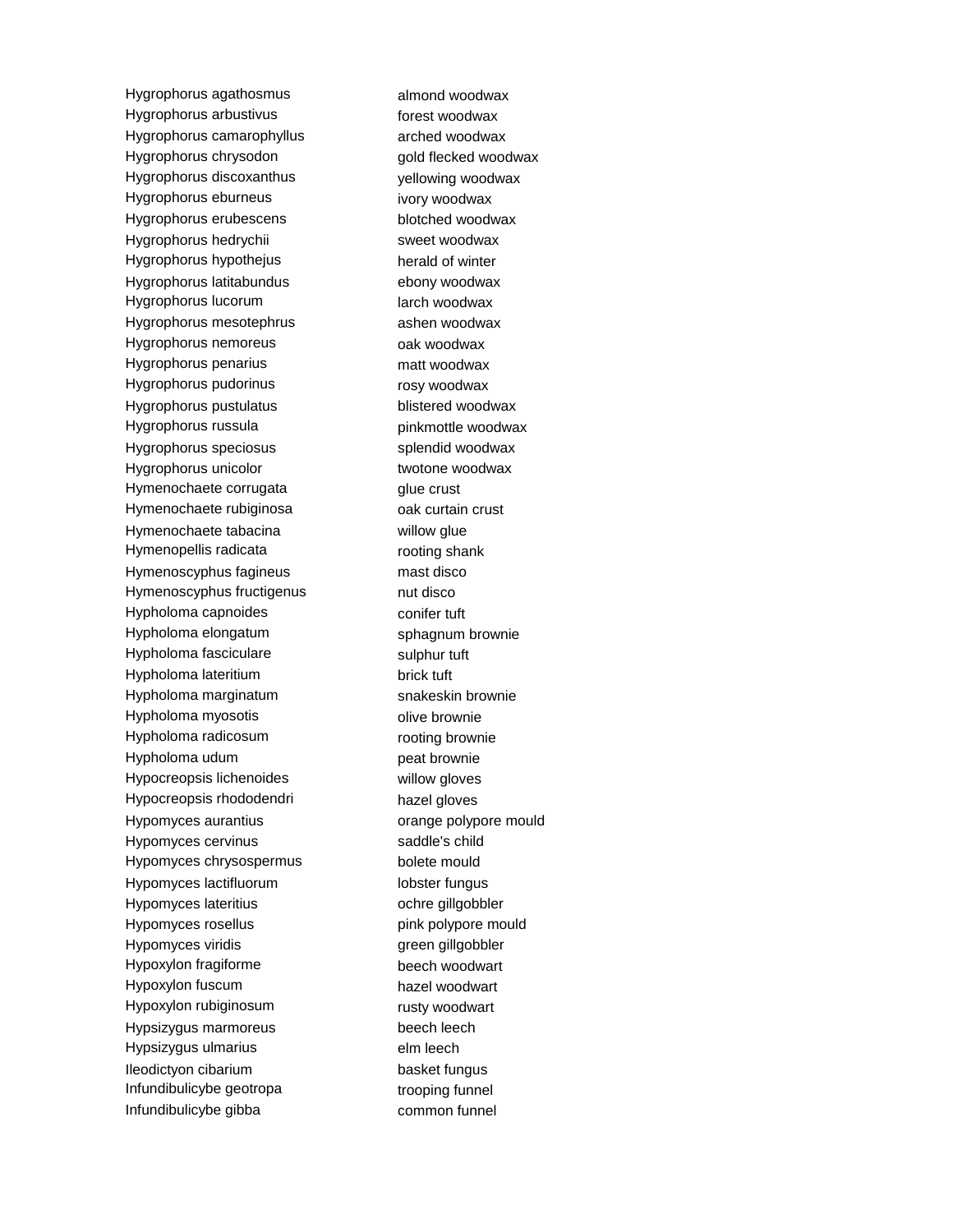Inocybe arenicola sand fibrecap Inocybe asterospora star fibrecap Inocybe bongardii fruity fibrecap Inocybe caesariata caesar's fibrecap Inocybe calamistrata greenfoot fibrecap Inocybe cincinnata collared fibrecap Inocybe cookei straw fibrecap Inocybe corydalina and greenflush fibrecap Inocybe dunensis and the dune fibrecap Inocybe duriuscula silky fibrecap Inocybe erubescens deadly fibrecap Inocybe flocculosa fleecy fibrecap Inocybe fraudans **pear** fibrecap Inocybe fuscidula darkish fibrecap Inocybe geophylla white fibrecap Inocybe griseolilacina lilac leg fibrecap Inocybe hystrix scaly fibrecap Inocybe jacobi **pineling fibrecap** Inocybe lacera torn fibrecap Inocybe lilacina lilac fibrecap Inocybe maculata frosty fibrecap Inocybe napipes bulbous fibrecap Inocybe petiginosa scurfy fibrecap Inocybe rimosa split fibrecap Inocybe sindonia beige fibrecap Inocybe stellatospora woolly fibrecap Inocybe vulpinella foxy fibrecap Inocybe whitei blushing fibrecap Inonotus cuticularis clustered bracket Inonotus hispidus shaggy bracket Inonotus obliquus chaga Irpicodon pendulus pendent bracket Ischnoderma benzoinum benzoin bracket Jackrogersella multiformis birch woodwart Kretzschmaria deusta brittle cinder Kuehneola uredinis etternation on the pale bramble rust Kuehneromyces lignicola conifer woodtuft Kuehneromyces mutabilis sheathed woodtuft Laccaria amethystina and the samethyst deceiver Laccaria bicolor bicoloured deceiver Laccaria fraterna entremiente deceiver Laccaria laccata deceiver Laccaria maritima sand deceiver Laccaria montana montana mountain deceiver Laccaria proxima scurfy deceiver Laccaria pumila willow deceiver Laccaria tortilis twisted deceiver Lachnellula occidentalis larch disco Lachnellula subtilissima<br>
conifer disco

Jamesdicksonia irregularis annual meadow grass smut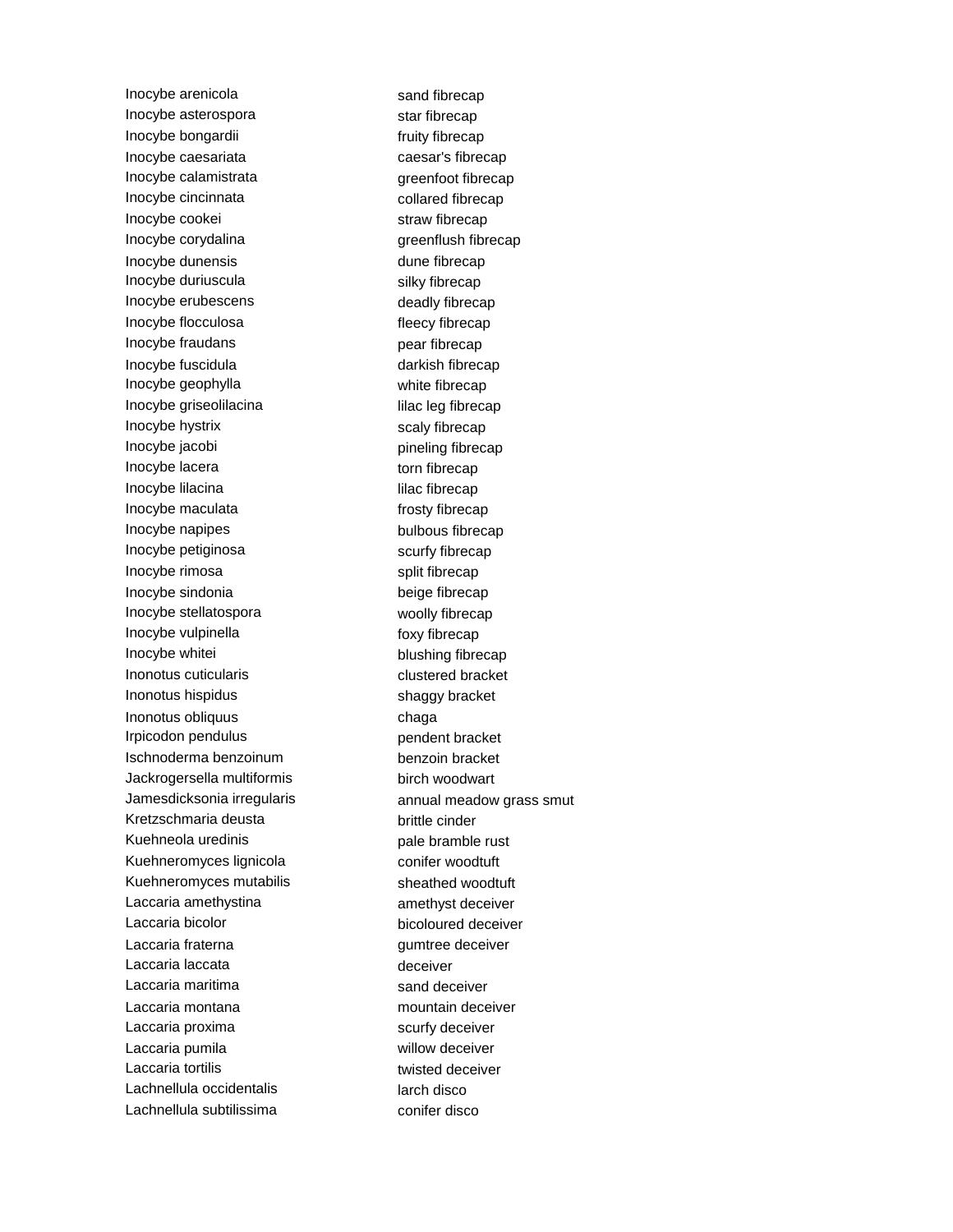Lachnellula willkommii larch canker disco Lachnocladium denudatum smooth leather coral Lachnum apalum rush disco Lachnum callimorphum heath sedge disco Lachnum sulphureum vellow mascara disco Lachnum virgineum snowy disco Lacrymaria lacrymabunda weeping widow Lactarius acerrimus two spored milkcap Lactarius acris **raspberry milkcap** Lactarius aspideus **Willow milkcap** Lactarius aurantiacus **compared automorphic example and the example of angle milkcap** Lactarius blennius beech milkcap Lactarius camphoratus curry milkcap Lactarius chrysorrheus vellowdrop milkcap Lactarius controversus blushing milkcap Lactarius deliciosus saffron milkcap Lactarius deterrimus extending the saffron milkcap Lactarius evosmus executive fruity milkcap Lactarius flexuosus stumpy milkcap Lactarius fuliginosus sooty milkcap Lactarius fulvissimus tawny milkcap Lactarius glyciosmus coconut milkcap Lactarius helvus **Example 2018** fenugreek milkcap Lactarius hepaticus **interpretational except in the UL** liver milkcap Lactarius hysginus dyed milkcap Lactarius indigo **indigo indigo milkcap** Lactarius lignyotus velvet milkcap Lactarius lilacinus **intervalse and the contract of the contract of the contract of the contract of the contract of the contract of the contract of the contract of the contract of the contract of the contract of the contra** Lactarius luridus **Lactarius** lurid milkcap Lactarius mairei **Exercise State State Control** whiskery milkcap Lactarius mammosus **pap milkcap** Lactarius musteus extending the milkcap Lactarius obscuratus alder milkcap Lactarius pallidus extending pale milkcap Lactarius piperatus **peppery milkcap** Lactarius porninsis and a larch milkcap Lactarius pubescens bearded milkcap Lactarius pyrogalus extending the fiery milkcap Lactarius quieticolor carrot milkcap Lactarius quietus **Lactarius** quietus **alle anno 1992** and 1992 and 1993 Lactarius repraesentaneus vellow bearded milkcap Lactarius resimus **Lactarius** rollrim milkcap Lactarius rufus **Lactarius** rufous milkcap Lactarius salicis-reticulatae mountain milkcap Lactarius sanguifluus bloody milkcap Lactarius scoticus hoary milkcp Lactarius scrobiculatus sextiliaris spotted milkcap Lactarius serifluus watery milkcap Lactarius spinosulus lilacscale milkcap Lactarius subdulcis mild milkcap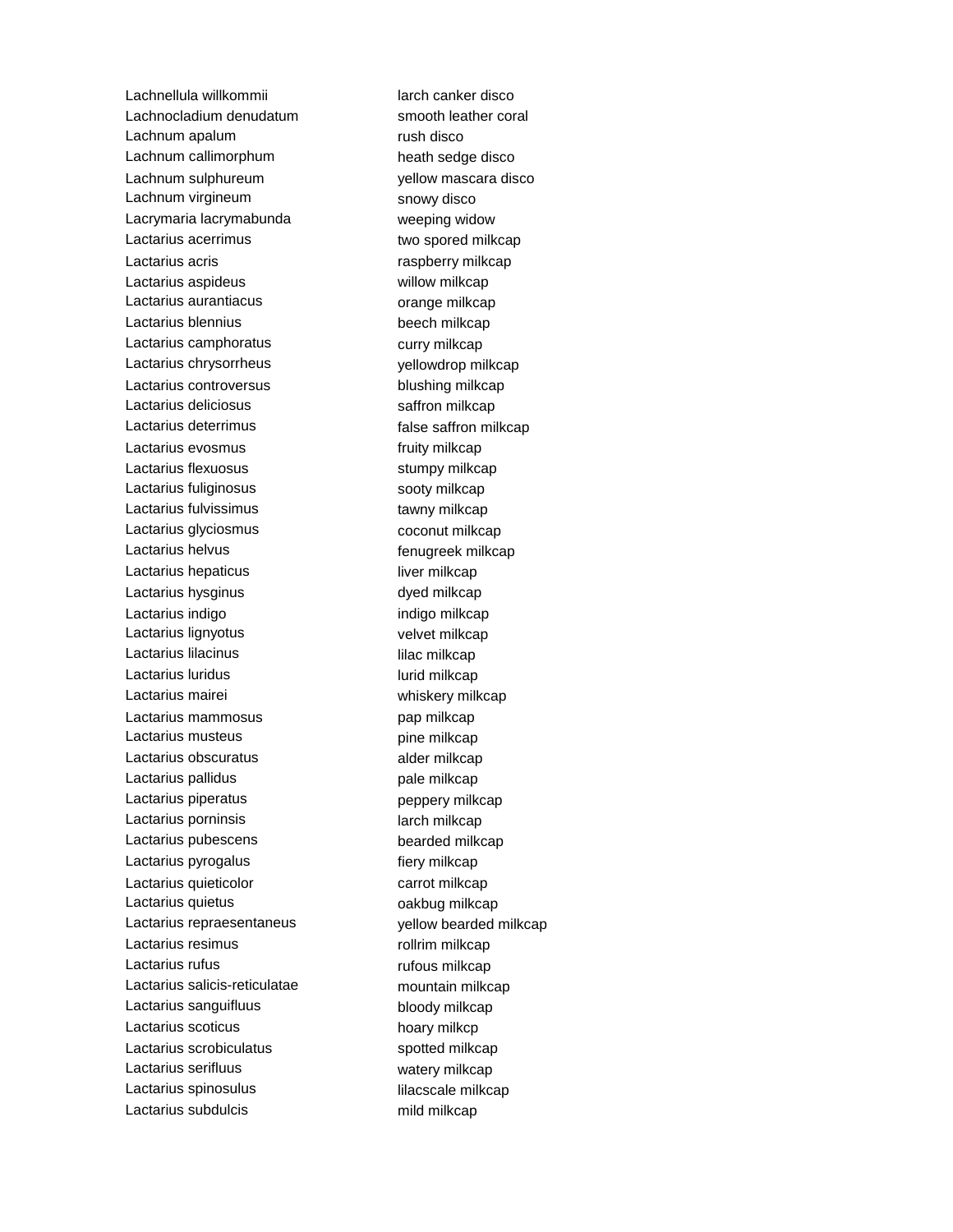Lactarius tabidus birch milkcap Lactarius torminosus **Example 20** woolly milkcap Lactarius trivialis tacked milkcap Lactarius turpis example and the ugly milkcap Lactarius uvidus **Shiner** shiner Lactarius vellereus entre the fleecy milkcap Lactarius vietus **grey milkcap** Lactarius violascens violet milkcap Lactarius volemus fishy milkcap Lactocollybia aurantiaca<br>
orange milkshank Laetinaevia luzulae woodrush disco Laetiporus sulphureus chicken of the woods Lanzia echinophila hairy nuts disco Lasiobotrys lonicerae honeysuckle rash Lasiosphaeria ovina woolly woodwart Leccinum aurantiacum **compared as a contract of the Contract Contract Contract Contract Contract Contract Contract Contract Contract Contract Contract Contract Contract Contract Contract Contract Contract Contract Contract** Leccinum crocipodium saffron bolete Leccinum cyaneobasileucum greyshank bolete Leccinum duriusculum slate bolete Leccinum eximium and the control of the lilacbrown bolete Leccinum holopus and the control of the control of the control of the control of the control of the control of the control of the control of the control of the control of the control of the control of the control of the co Leccinum lepidum neat bolete Leccinum pseudoscabrum hazel bolete Leccinum scabrum brown birch bolete Leccinum schistophilum bog bolete Leccinum variicolor mottled bolete Leccinum versipelle **community** orange birch bolete Leccinum vulpinum foxy bolete Lentinellus cochleatus aniseed cockleshell Lentinula edodes shiitake Lentinus crinitus **Example 2** and the fringed sawgill Lentinus tigrinus tiger sawgill Leotia lubrica in the settlement of the settlement of the settlement of the settlement of the settlement of the settlement of the settlement of the settlement of the settlement of the settlement of the settlement of the se Leotia viscosa **greencap** jellybaby Lepiota aspera **freckled** dapperling Lepiota boudieri eta alian boudieri dan alternativa dan girdled dapperling Lepiota brunneoincarnata deadly dapperling Lepiota brunneolilacea star dapperling Lepiota castanea chestnut dapperling Lepiota clypeolaria shield dapperling Lepiota cristata stinking dapperling Lepiota erminea dune dapperling Lepiota felina cat dapperling Lepiota flammeatincta flaming parasol Lepiota grangei and a green dapperling Lepiota magnispora vellowfoot dapplerling Lepiota subincarnata fatal dapperling Lepista irina **flowery** blewit Lepista nuda wood blewit Lepista panaeolus spotted blewitt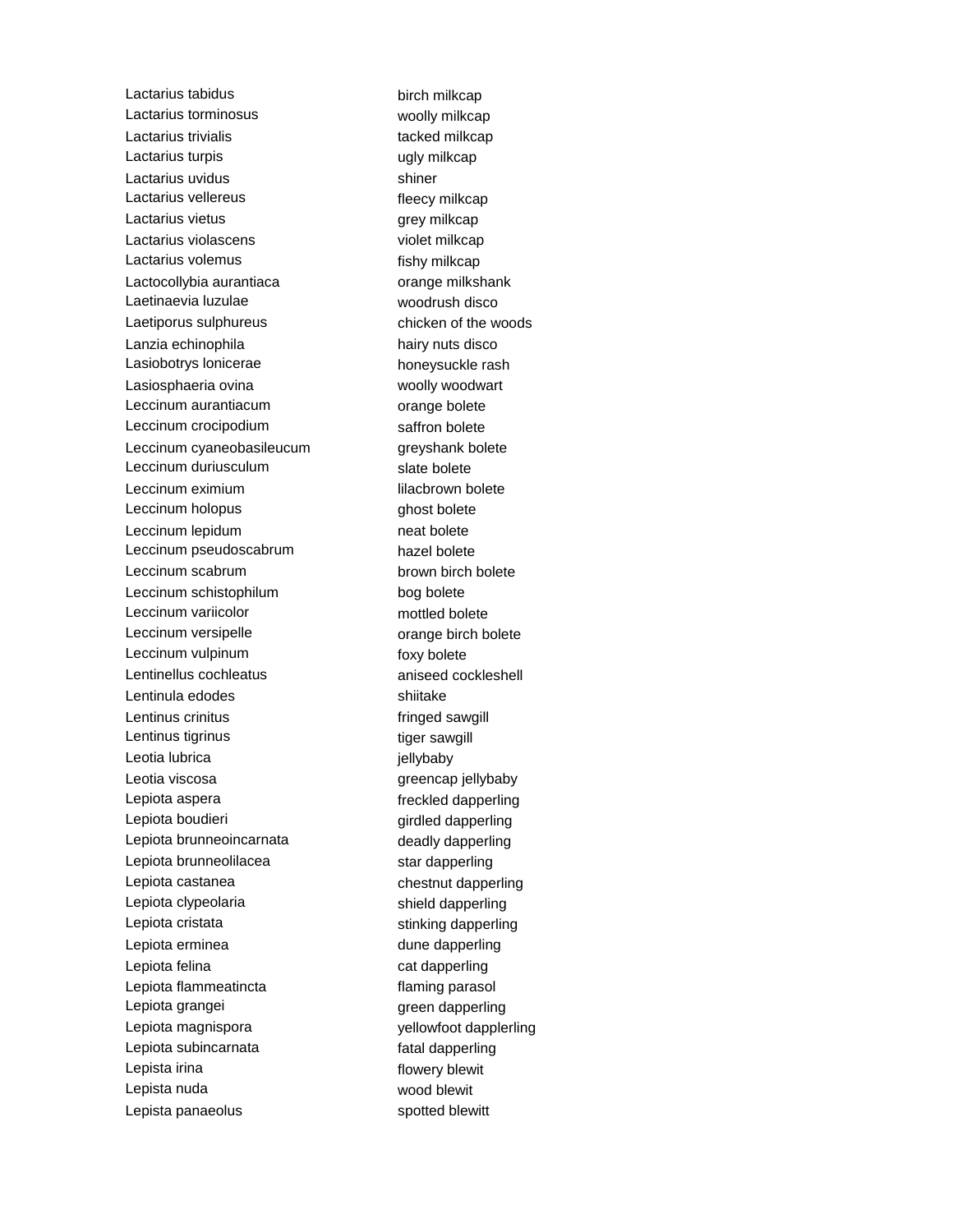Lepista saeva<br>
Field blewit Lepista sordida sordi blewit Leptomitus lacteus sewage fungus Leptoporus mollis soft bracket Leptosphaeria acuta nettle rash Leratiomyces ceres redlead roundhead Leratiomyces erythrocephalus redhead roundhead Leratiomyces squamosus var. thraustus slender roundhead Leucoagaricus badhamii blushing dapperling Leucoagaricus barssii smoky dapperling Leucoagaricus leucothites white dapperling Leucoagaricus rubrotinctus ruby dapperling Leucoagaricus sublittoralis apricot dapperling Leucocoprinus birnbaumii enteritor established plantpot dapperling Leucocoprinus brebissonii skullcap dapperling Leucocoprinus fragilissimus fragile dapperling Leucocortinarius bulbiger white webcap Leucocybe connata white domecap Leucopaxillus gentianeus bitter funnel Leucopaxillus giganteus external giant funnel Lichenomphalia alpina sunburst lichen Lichenomphalia umbellifera heath navel Lignosus rhinocerus tiger's milk fungus Limacella guttata weeping slimecap Limacella illinita dripping slimecap Limacella ochraceolutea ochre slimecap Longula texensis Texan desert mushroom Lophodermium hedericola ivy leaf split Lophodermium juniperinum juniper split Lophodermium neesii holly leaf split Lophodermium pinastri pine needle split Loreleia marchantiae liverwort navel Lycoperdon caudatum pedicel puffball Lycoperdon decipiens steppe puffball Lycoperdon echinatum spiny puffball Lycoperdon ericaeum heath puffball Lycoperdon excipuliforme **pestle puffball** Lycoperdon lividum grassland puffball Lycoperdon mammiforme flaky puffball Lycoperdon molle soft puffball Lycoperdon nigrescens dusky puffball Lycoperdon perlatum common puffball Lycoperdon pratense meadow puffball Lycoperdon radicatum rooting puffball Lycoperdon utriforme mosaic puffball Lyophyllum decastes clustered domecap Lyophyllum eustygium ethereal domecap Lyophyllum loricatum gristly domecap Lysurus corallocephalus coralhead stinkhorn Lysurus mokusin **ribbed lizard's claw**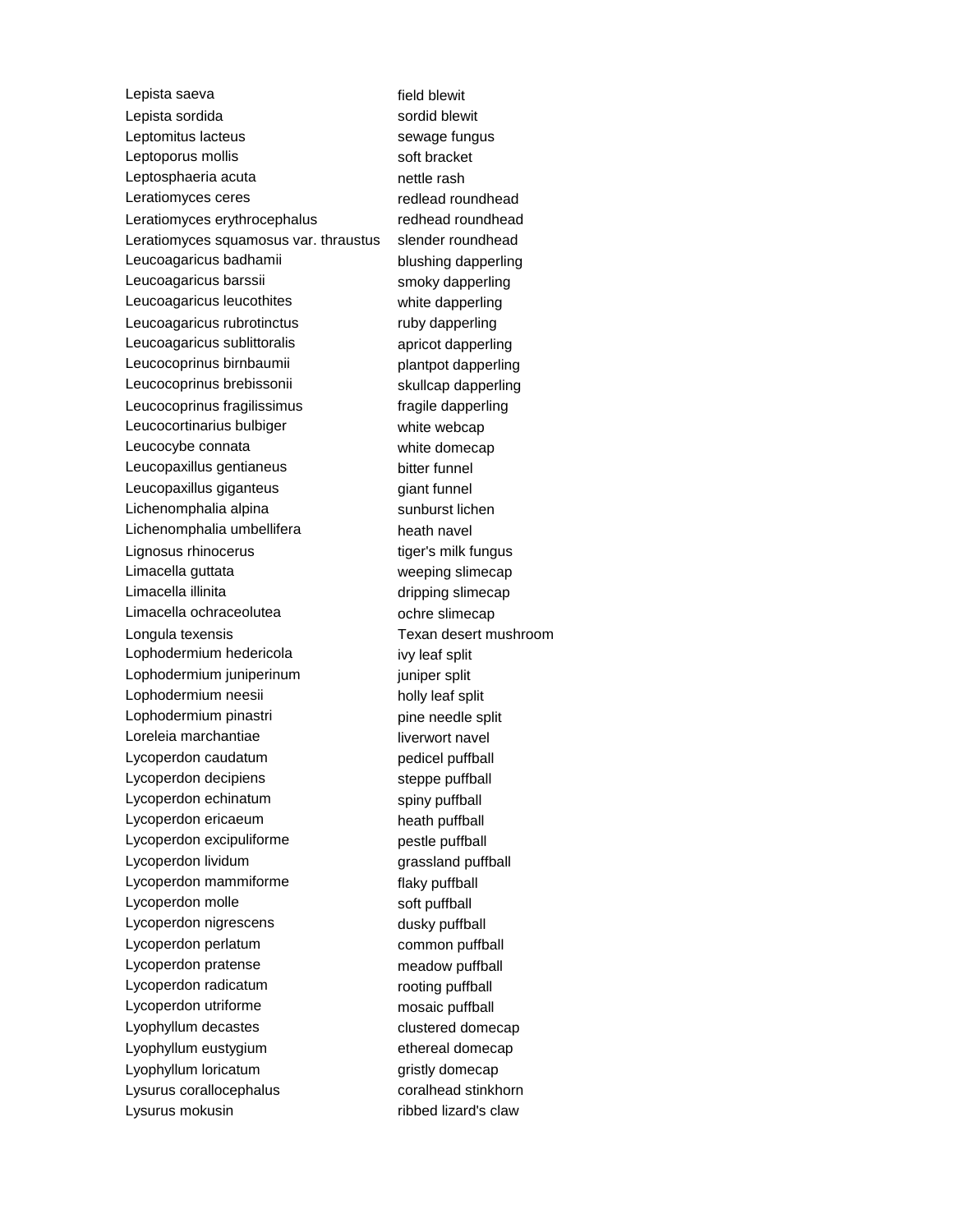Macowanites luteolus vellow brittleball Macrocybe titans Macrocybe titans American titan+C1030 Macrocystidia cucumis example a cucumber cap Macrolepiota mastoidea slender parasol Macrolepiota procera **parasol** Macrotyphula fistulosa var. contorta contorted pipe club Macrotyphula fistulosa var. fistulosa pipe club Macrotyphula juncea slender club Marasmiellus ramealis twig parachute Marasmiellus vaillantii van alle suurinnud vallantii van alle van goblet parachute Marasmius buxi box parachute Marasmius cohaerens bristled parachute Marasmius crinisequi **rainforest horsehair** Marasmius curreyi **grass** parachute Marasmius epiphylloides ivy parachute Marasmius epiphyllus leaf parachute Marasmius haematocephalus mauve parachute Marasmius hudsonii holly parachute Marasmius oreades **Fairy ring champignon** Marasmius pulcherripes rosy parachute Marasmius rotula collared parachute Marasmius saccharinus beech parachute Marasmius setosus hairy stem parachute Marasmius wynnei **pearly parachute** Marasmius zenkeri striped parachute Megacollybia platyphylla whitelaced shank Melampsora hypericorum tutsan rust Melampsora populnea dog's mercury rust Melampsora vernalis saxifrage rust Melampsoridium betulinum birch rust Melanoleuca brevipes stunted cavalier Melanoleuca cinereifolia dune cavalier Melanoleuca cognata spring cavalier Melanoleuca exscissa smoky cavalier Melanoleuca grammopodia grooved cavalier Melanoleuca melaleuca bald knight Melanoleuca polioleuca common cavalier Melanoleuca schumacheri clouded cavalier Melanoleuca verrucipes warty cavalier Melanophyllum eyrei greenspored dapperling Melanophyllum haematospermum redspored dapperling Melanotaenium cingens yellow toadflax smut Melanotaenium endogenum bedstraw smut Melanotus horizontalis wood oysterling Melastiza cornubiensis **come contrarying the contrarying orange cup** Mensularia radiata alder bracket Meripilus giganteus et al. et al. et al. et al. et al. et al. et al. et al. et al. et al. et al. et al. et al. e Merismodes fasciculata crowded cuplet Metacoleroa dickiei twinflower rust Metarhizium marquandii waxcap facepainter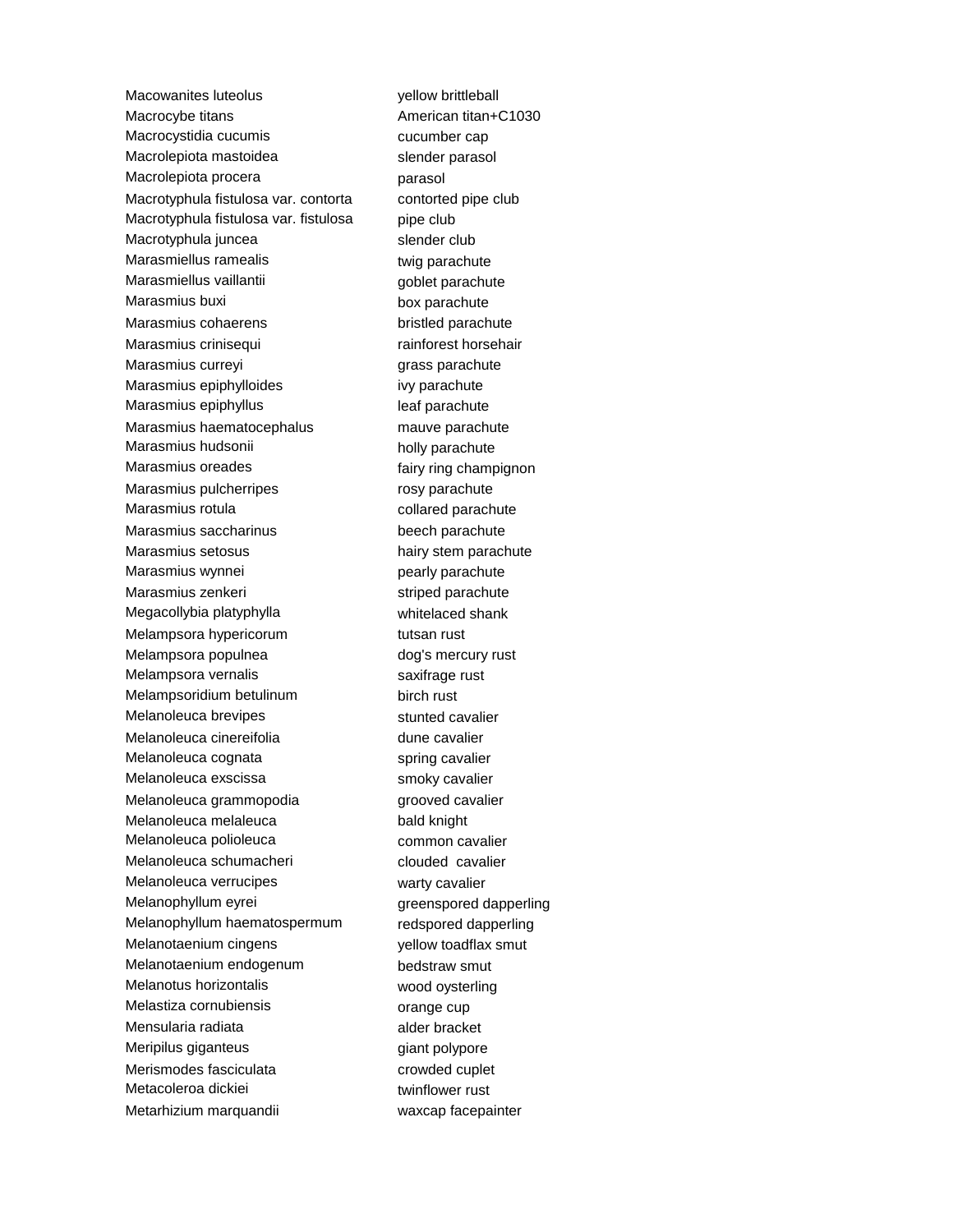Microbotryum lychnidis-dioicae campion anther smut Microglossum olivaceum **olive earthtongue** Microglossum rufum and the state orange earthtongue Microglossum viride green earthtongue Microporus xanthopus yellow stemmed micropore Microstoma protractum rosy goblet Milesina carpatorum male fern rust Milesina vogesiaca smooth spored fern rust Milesina whitei shield-fern rust Mitrula paludosa bog beacon Mollisia cinerea common grey disco Monilinia johnsonii haw goblet Montagnea arenaria desert inkcap Morchella elata black morel Morchella esculenta morel Morchella semilibera semitree morel Mucidula mucida porcelain fungus Mucor mucedo common pinmould Mucronella calva swarming spine Mucronella pendula icicle spine Multiclavula vernalis moss club Mutinus borneensis yellow dog stinkhorn Mutinus caninus dog stinkhorn Mycena acicula **orange bonnet** Mycena adonis and the scarlet bonnet Mycena adscendens frosty bonnet Mycena aetites drab bonnet Mycena amicta coldfoot bonnet Mycena arcangeliana angel's bonnet Mycena aurantiidisca tangerine bonnet Mycena aurantiomarginata entity of golden edge bonnet Mycena belliae reed bonnet Mycena bulbosa **rush bonnet** Mycena capillaripes extending the pinkedge bonnet Mycena capillaris beechleaf bonnet Mycena cinerella mealy bonnet Mycena clavicularis needle bonnet Mycena concolor bog bonnet Mycena crocata saffrondrop bonnet Mycena epipterygia yellowleg bonnet Mycena filopes in the state of the bonnet in the bonnet Mycena flavoalba ivory bonnet Mycena galericulata common bonnet Mycena galopus var. candida white milking bonnet Mycena galopus var. galopus milking bonnet Mycena galopus var. nigra black milking bonnet Mycena haematopus burgundydrop bonnet Mycena inclinata clustered bonnet Mycena interrupta pixie's parasol Mycena latifolia sideshoot bonnet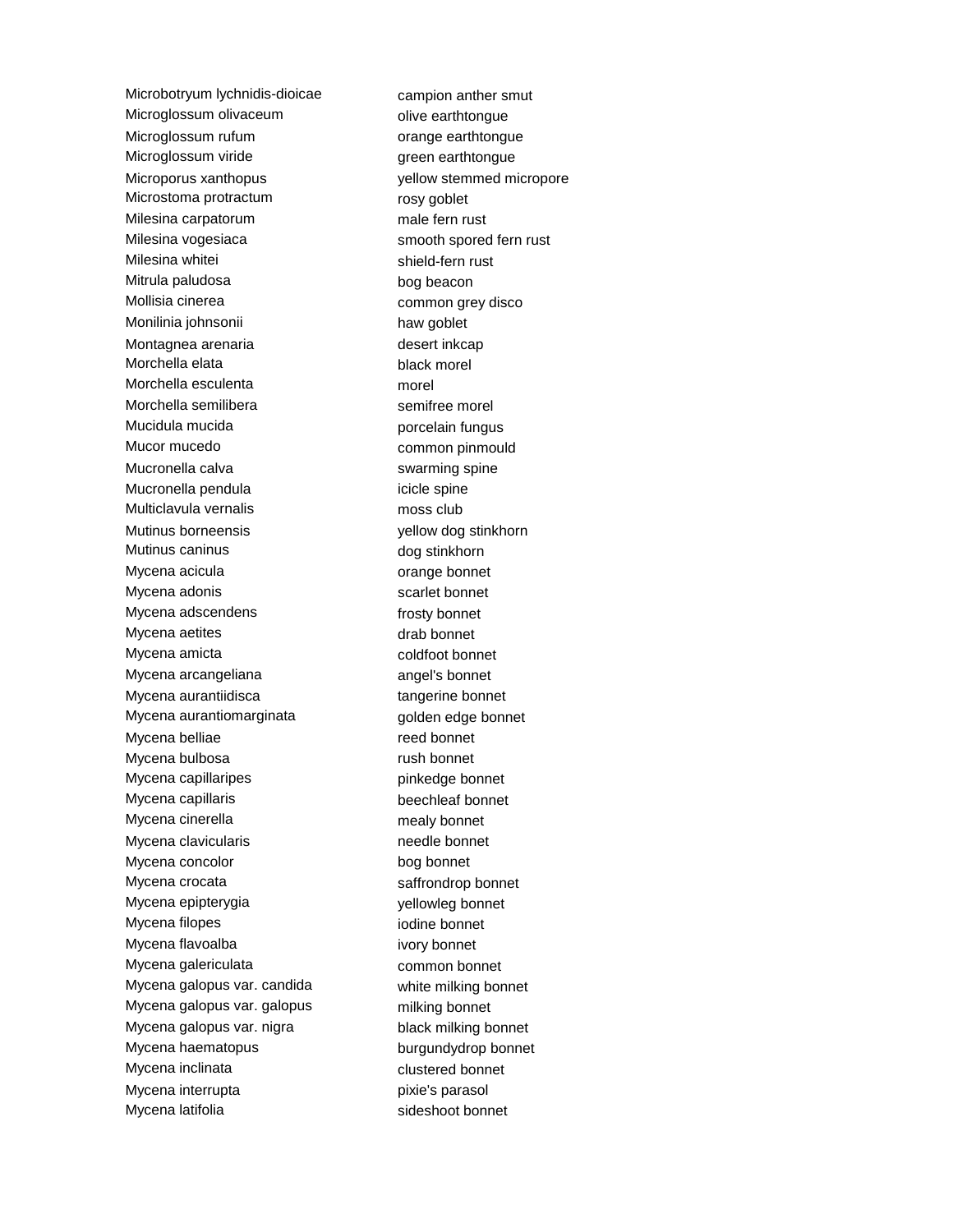Mycena leaiana **golden** bonnet Mycena leptocephala nitrous bonnet Mycena maculata stained bonnet Mycena megaspora **rooting** bonnet Mycena olida **rancid bonnet** Mycena olivaceomarginata brownedge bonnet Mycena pelianthina blackedge bonnet Mycena picta cryptic bonnet Mycena polygramma grooved bonnet Mycena pterigena **fermy** bonnet Mycena pura lilac bonnet Mycena purpureofusca purple edge bonnet Mycena renati beautiful bonnet Mycena rosea **rosy** bonnet Mycena rosella **pink** bonnet Mycena rubromarginata red edge bonnet Mycena sanguinolenta bleeding bonnet Mycena septentrionalis entity of the pelargonium bonnet Mycena silvae-nigrae pine bonnet Mycena speirea bark bonnet Mycena stipata clustered pine bonnet Mycena strobilinoides flame bonnet Mycena stylobates bulbous bonnet Mycena urania violet bonnet Mycena viridimarginata **olive edge bonnet** Mycena viscidocruenta ruby bonnet Mycena vitilis snapping bonnet Mycena vulgaris vulgar bonnet Mycenella salicina willow bonnet Mycetinis alliaceus **garlic parachute** Mycetinis scorodonius vampires bane Mycocalia duriaeana dune cannon Mycocalia sphagneti bog cannon Myriostoma coliforme **pepper pot** Naucoria escharioides ochre aldercap Naucoria salicis willow aldercap Naucoria striatula striate aldercap Naucoria subconspersa scurfy aldercap Nectria cinnabarina coral spot Neobulgaria pura beech jellydisc Neoerysiphe galeopsidis mint mildew Neolentinus adhaerens sticky sawgill Neolentinus lepideus scaly sawgill Nidula niveotomentosa woolly bird's nest Nyssopsora echinata spignel rust Octaviania asterosperma<br>
chalky false truffle Octospora humosa hotlips Odonticium romellii pine toothling Ombrophila janthina violet jellydisc Omphaliaster borealis northern navel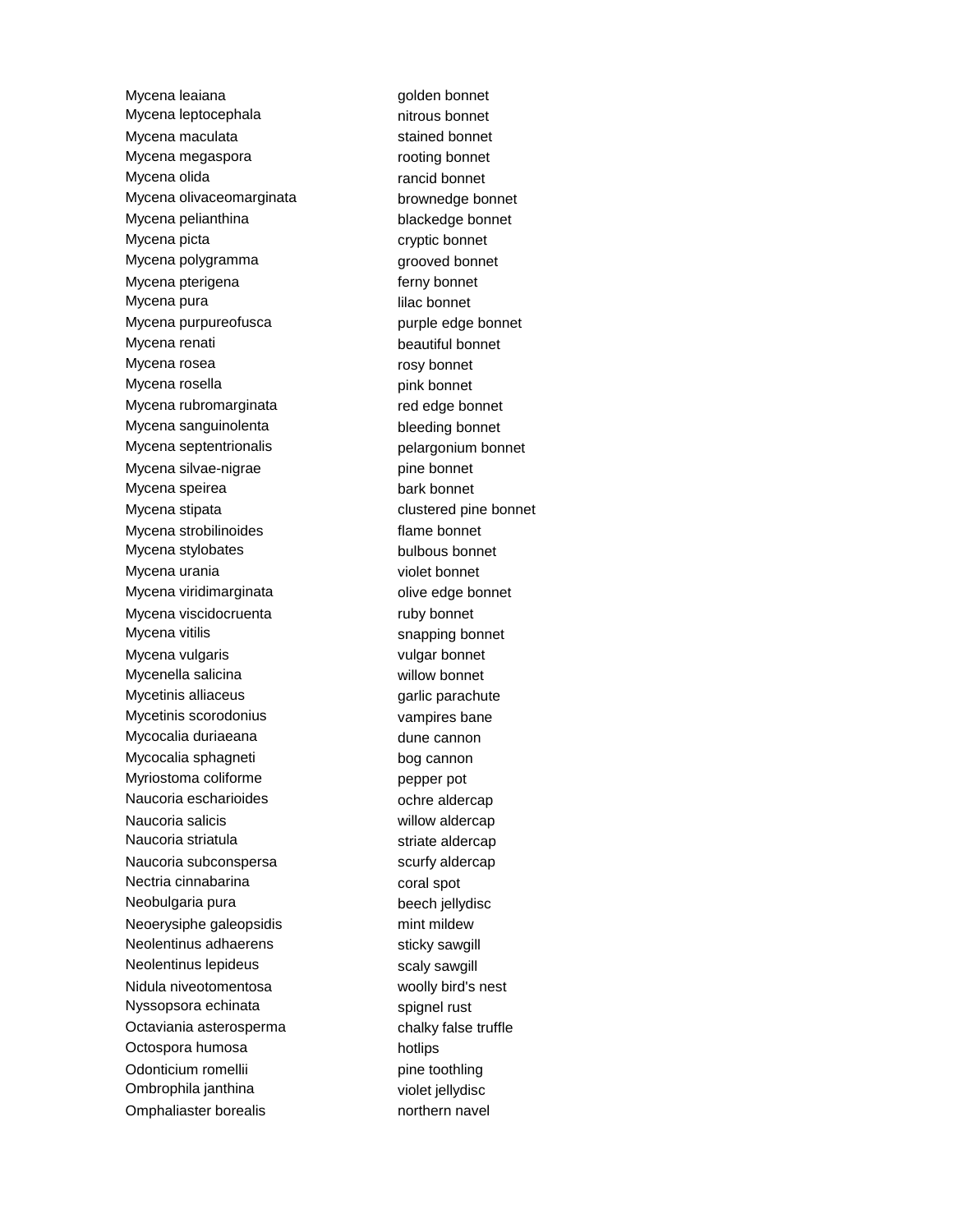Omphalina galericolor dune navel Omphalina mutila bog navel Omphalina pyxidata cinnamon navel Omphalotus illudens **Jack o lantern** Omphalotus japonicus moonlight mushroom Onnia tomentosa velvet rosette Onygena corvina example a feather stalkball Onygena equina horn stalkball Ophiocordyceps clavulata bug sputnik Ophiocordyceps forquignonii vellow waspclub Ophiocordyceps sinensis Chinese caterpillar fungus Ophiostoma ulmi Dutch elm disease+C1085 Orbilia xanthostigma<br>
common glasscup Ossicaulis lignatilis mealy oyster Otidea alutacea tan ear Otidea apophysata big ears Otidea bufonia toad's ear Otidea cantharella cupped ear Otidea cochleata brown ear Otidea onotica hare's ear Otidea phlebophora veined ear Oxyporus populinus external poplar bracket Pachyella violaceonigra midnight disco Panaeolina foenisecii brown mottlegill Panaeolus acuminatus dewdrop mottlegill Panaeolus cinctulus banded mottlegill Panaeolus fimicola et al. et al. et al. et al. et al. et al. et al. et al. et al. et al. et al. et al. et al. e Panaeolus papilionaceus **petticoat mottlegill** Panaeolus semiovatus egghead mottlegill Panellus mitis elastic oysterling Panellus ringens winter oysterling Panellus stipticus bitter oysterling Panus conchatus and all all lilac oysterling Paralepista flaccida tawny funnel Parasola auricoma<br>
Farasola auricoma<br>
Farasola auricoma<br>
Guida de Casa de Calendarie dinkcap Parasola leiocephala bald inkcap Parasola lilatincta lilac inkcap Parasola misera least inkcap Parasola plicatilis expression of pleated inkcap Paraxerula caussei hoary rooting shank Parvulago marina spike rush smut Paurocotylis pila scarlet berry truffle Paxillus involutus brown rollrim Paxillus rubicundulus alder rollrim Penicillium brevicompactum rollrim mould Peniophora incarnata rosy crust Peniophora pini pine crust Perenniporia medulla-panis **pancake crust** Perrotia distincta reed disco Perrotia flammea wood spark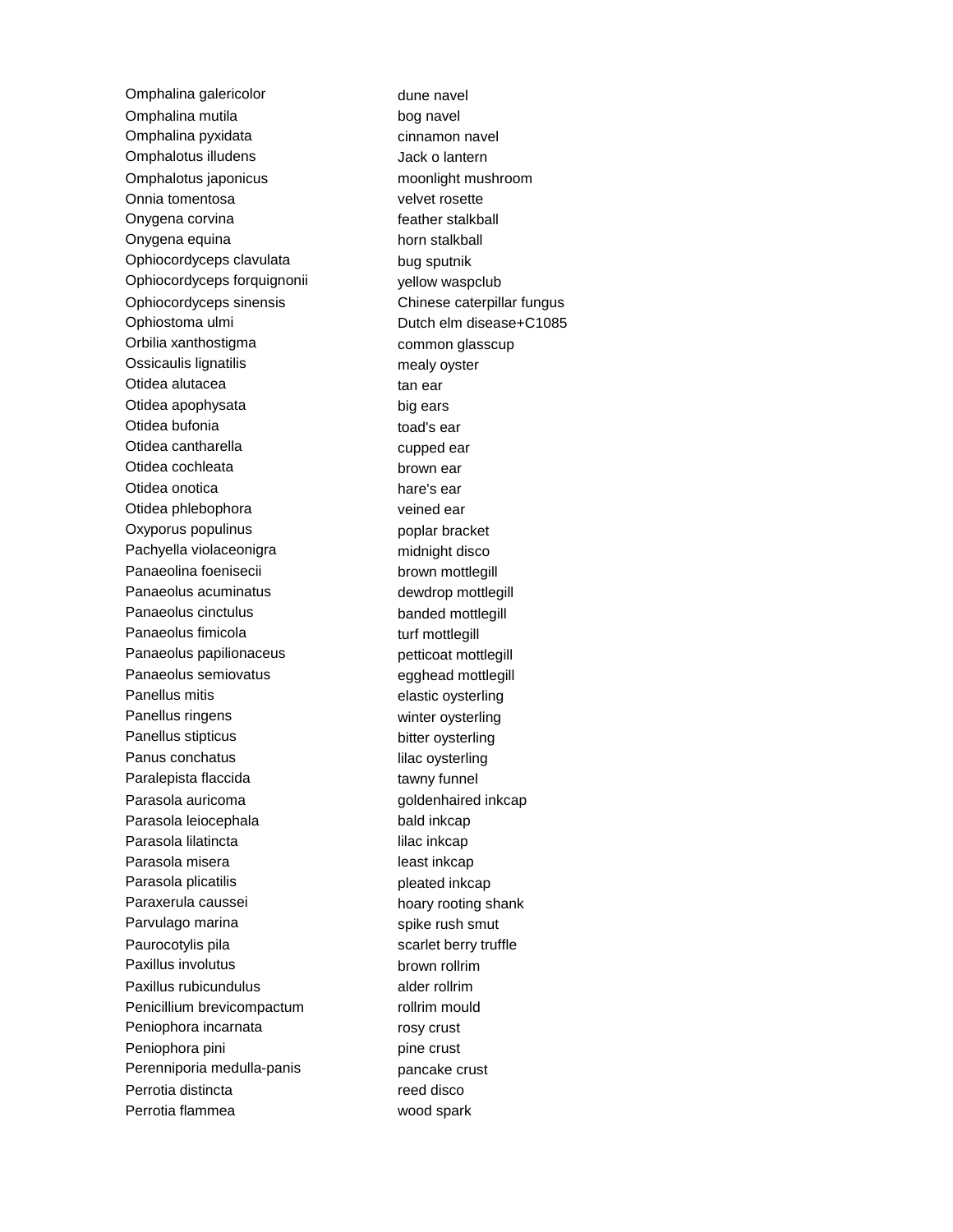Peziza ammophila dune cup Peziza azureoides azure cup Peziza badia bay cup Peziza cerea cellar cup Peziza echinospora charcoal cup Peziza gerardii mull disco Peziza proteana bonfire cauliflower Peziza repanda palamino cup Peziza saccardoana pouch cup Peziza succosa yellowing cup Peziza vacini bonfire disco Peziza varia layered cup Peziza vesiculosa blistered cup Phaeocollybia christinae Christina's rootshank+C1239 Phaeocollybia lugubris russet rootshank Phaeolepiota aurea eta arresa golden bootleg Phaeolus schweinitzii dyer's mazegill Phaeomarasmius erinaceus hedgehog scalycap Phallus duplicatus flasher Phallus hadriani sand stinkhorn Phallus impudicus stinkhorn Phallus indusiatus veiled lady Phellinus igniarius willow bracket Phellinus laevigatus smooth bristle bracket Phellinus lundellii birch bristle bracket Phellinus pomaceus cushion bracket Phellinus tremulae aspen bracket Phellodon confluens fused tooth Phellodon melaleucus grey tooth Phellodon niger black tooth Phellodon tomentosus woolly tooth Phillipsia domingensis mauve elfcup Phlebia coccineofulva scarlet waxcrust Phlebia radiata wrinkled crust Phlebia tremellosa in the state of the phlebia tremellosa Phlebiella vaga yellow cobweb Phleogena faginea fenugreek stalkball Pholiota alnicola anticola alder scalycap Pholiota astragalina conifer scalycap Pholiota aurivella entrantena aurior de la golden scalycap Pholiota flammans flaming scalycap Pholiota gummosa sticky scalycap Pholiota highlandensis bonfire scalycap Pholiota squarrosa shaggy scalycap Pholiota subochracea ochre scalycap Phoma violacea **paint measles** Phragmidium acuminatum stone bramble rust Phragmidium violaceum violet bramble rust Phylloporus pelletieri eta alternativa golden gilled bolete Phylloporus rhodoxanthus **gilled** bolete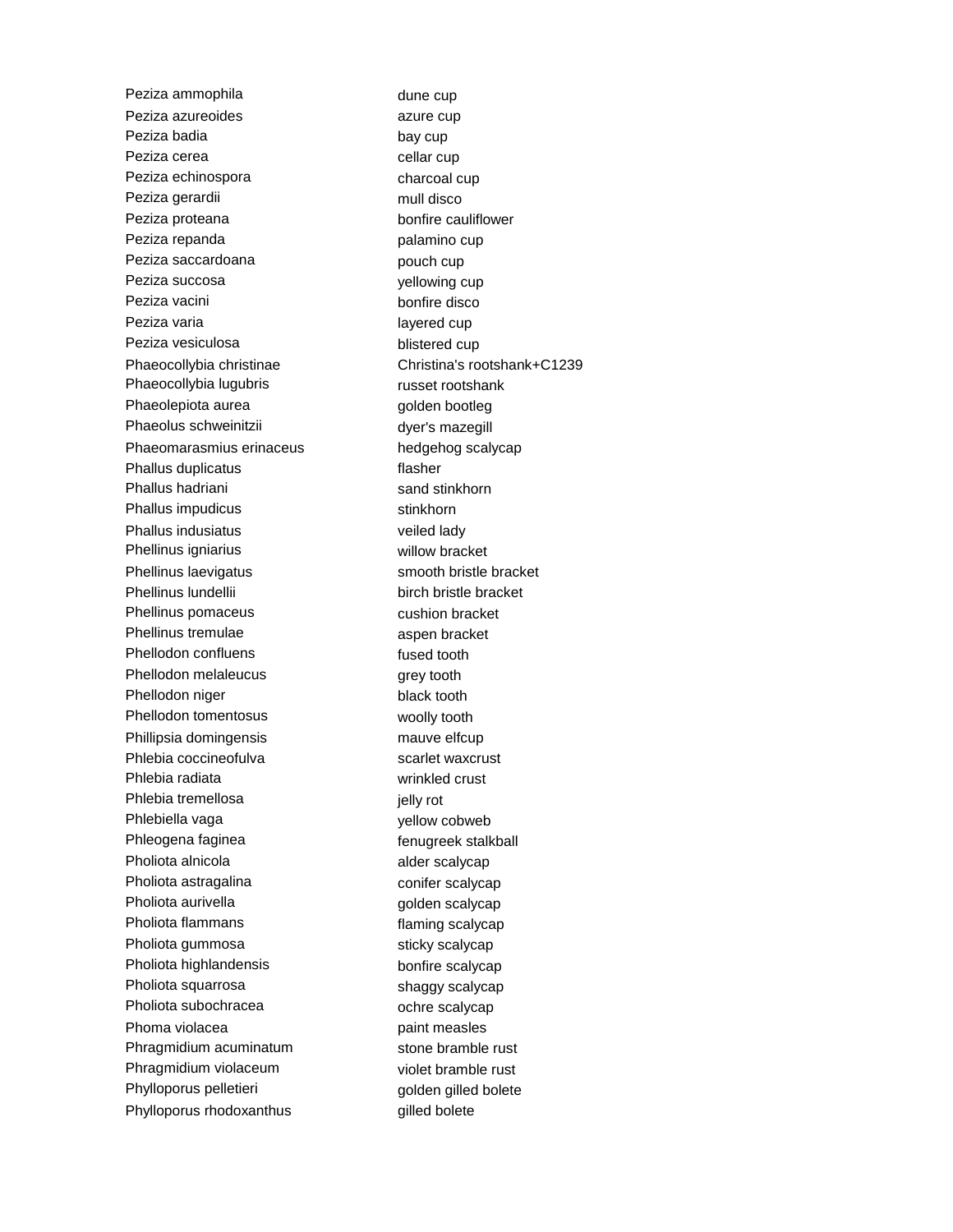Phyllotopsis nidulans orange mock oyster Physalacria inflata bladder stalks Physisporinus sanguinolentus bleeding porecrust Phytophthora infestans potato blight Pilobolus crystallinus and the dung cannon Pisolithus arhizus dyeball Pithya cupressina in the settlement of the purific property in the property of the purific property of the purific property of the purific property of the purific property of the purific property of the purific property of Pithya vulgaris **Fixall** Pithya vulgaris **fixall** provide the state of the state of the state of the state of the state of the state of the state of the state of the state of the state of the state of the state of the stat Plectania melastoma corona cup Pleurocybella porrigens angel's wings Pleurotus citrinopileatus **golden** oyster Pleurotus cornucopiae branching oyster Pleurotus djamor tropical oyster Pleurotus dryinus veiled oyster Pleurotus eryngii king oyster Pleurotus ostreatus **by** oyster mushroom Pleurotus pulmonarius **pale oxide in the set of the existence of the existence of the existence of the existence** Plicariella radula toothed disco Plicatura crispa crimped gill Pluteus atromarginatus blackedged shield Pluteus aurantiorugosus flame shield Pluteus cervinus and the state of the deer shield Pluteus chrysophaeus vellow shield Pluteus cinereofuscus ashen shield Pluteus ephebeus sooty shield Pluteus hispidulus **Figure 1** and the fleecy shield Pluteus leoninus and a state of the lion shield Pluteus nanus and the state of the dwarf shield Pluteus pellitus ghost shield Pluteus petasatus scaly shield Pluteus phlebophorus wrinkled shield Pluteus plautus satin shield Pluteus pouzarianus conifer shield Pluteus romellii aan aan aan oo goldleaf shield Pluteus salicinus willow shield Pluteus thomsonii veined shield Pluteus umbrosus velvet shield Podaxis pistillaris extending the state of desert shaqqy mane Podoscypha multizonata **zoned** rosette Podoscypha petalodes wine glass rosette Podoserpula pusio pagoda fungus Podosphaera pannosa rose mildew Podosphaera tridactyla **plum mildew** Podosphaera volkartii mountain avens mildew Podostroma cornu-damae poison fire coral Polyporus badius bay polypore Polyporus brumalis winter polypore Polyporus ciliatus **Fringed polypore** Polyporus leptocephalus blackfoot polypore Polyporus squamosus dryad's saddle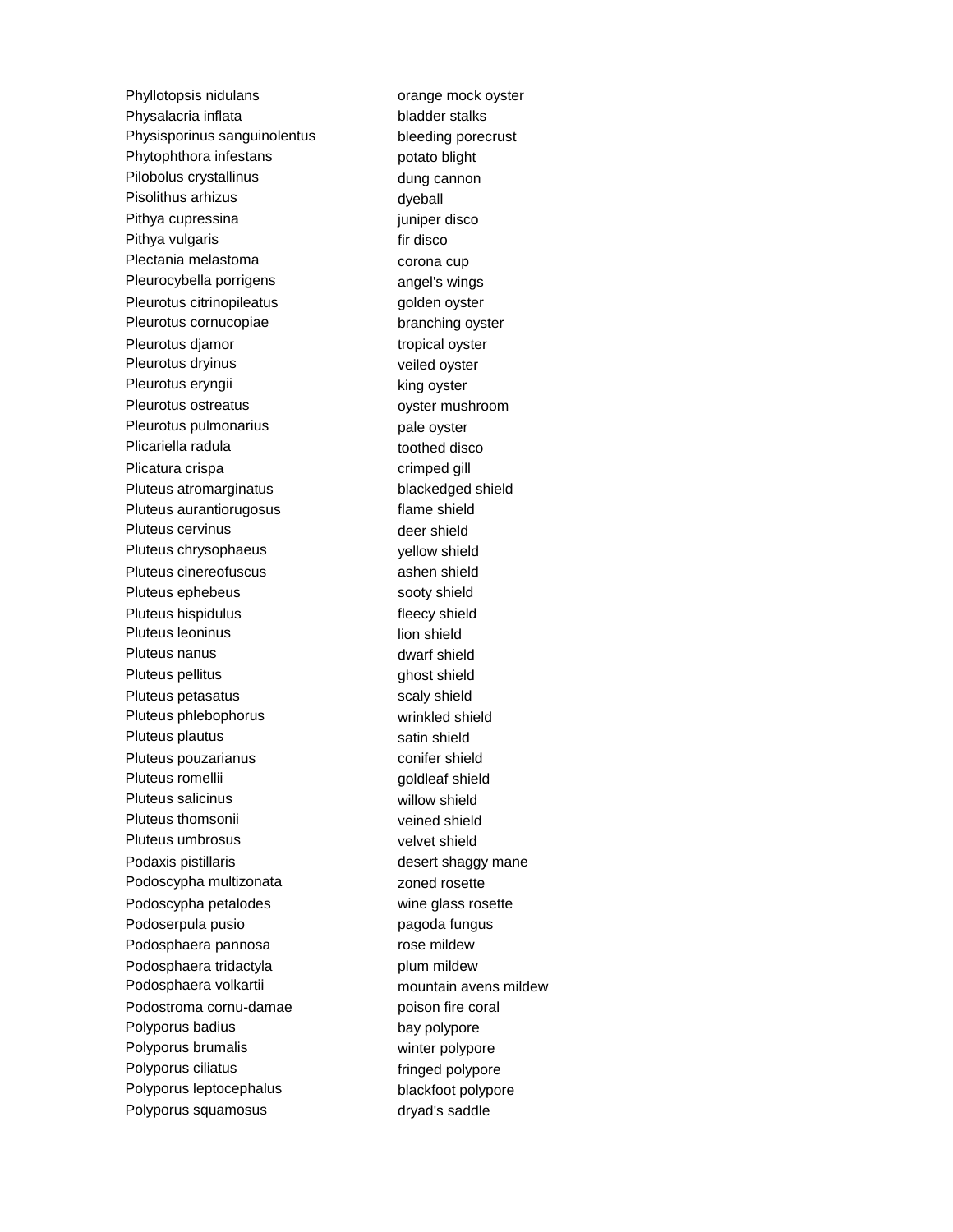Polyporus tuberaster tuberous polypore Polyporus umbellatus van and the umbrella polypore Polystigma fulvum bird cherry dotty Polystigma rubrum blackthorn dotty Porodaedalea pini pine bracket Poronia erici dung button Poronia punctata nail fungus Porphyrellus porphyrosporus by dusky bolete Porpoloma metapodium mealy meadowcap Porpoloma spinulosum aromatic meadowcap Postia caesia conifer blueing bracket Postia placenta **pink pancake crust** Postia ptychogaster **powderpuff** bracket Postia stiptica bitter bracket Postia subcaesia blueing bracket Postia tephroleuca greyling bracket Psathyrella ammophila dune brittlestem Psathyrella artemisiae petticoat brittlestem Psathyrella candolleana pale brittlestem Psathyrella caput-medusae medusa brittlestem Psathyrella conopilus conical brittlestem Psathyrella coprophila dung brittlestem Psathyrella corrugis red edge brittlestem Psathyrella cotonea yellowfoot brittlestem Psathyrella laevissima slender stump brittlestem Psathyrella maculata spotted brittlestem Psathyrella microrhiza rootlet brittlestem Psathyrella multipedata clustered brittlestem Psathyrella piluliformis example of common stump brittlestem Psathyrella pygmaea pygmy brittlestem Psathyrella solitaria solitary brittlestem Psathyrella spadicea chestnut brittlestem Psathyrella spadiceogrisea spring brittlestem Pseudoboletus parasiticus parasitic bolete Pseudoclitocybe cyathiformis exampled goblet Pseudocolus fusiformis stinky squid Pseudohydnum gelatinosum ielly tooth Pseudoinonotus dryadeus oak bracket Pseudomerulius aureus **commental** orange netcrust Pseudoplectania nigrella ebony cup Psilocybe cubensis golden brownie Psilocybe cyanescens blueleg brownie Psilocybe inquilina flecked brownie Psilocybe montana mountain brownie Psilocybe semilanceata magic mushroom / liberty cap Pterula caricis-pendulae pendulous sedge club Pterula debilis rush coral Pterula subulata angel hair coral Puccinia albulensis alpine veronica rust Puccinia asparagi asparagus rust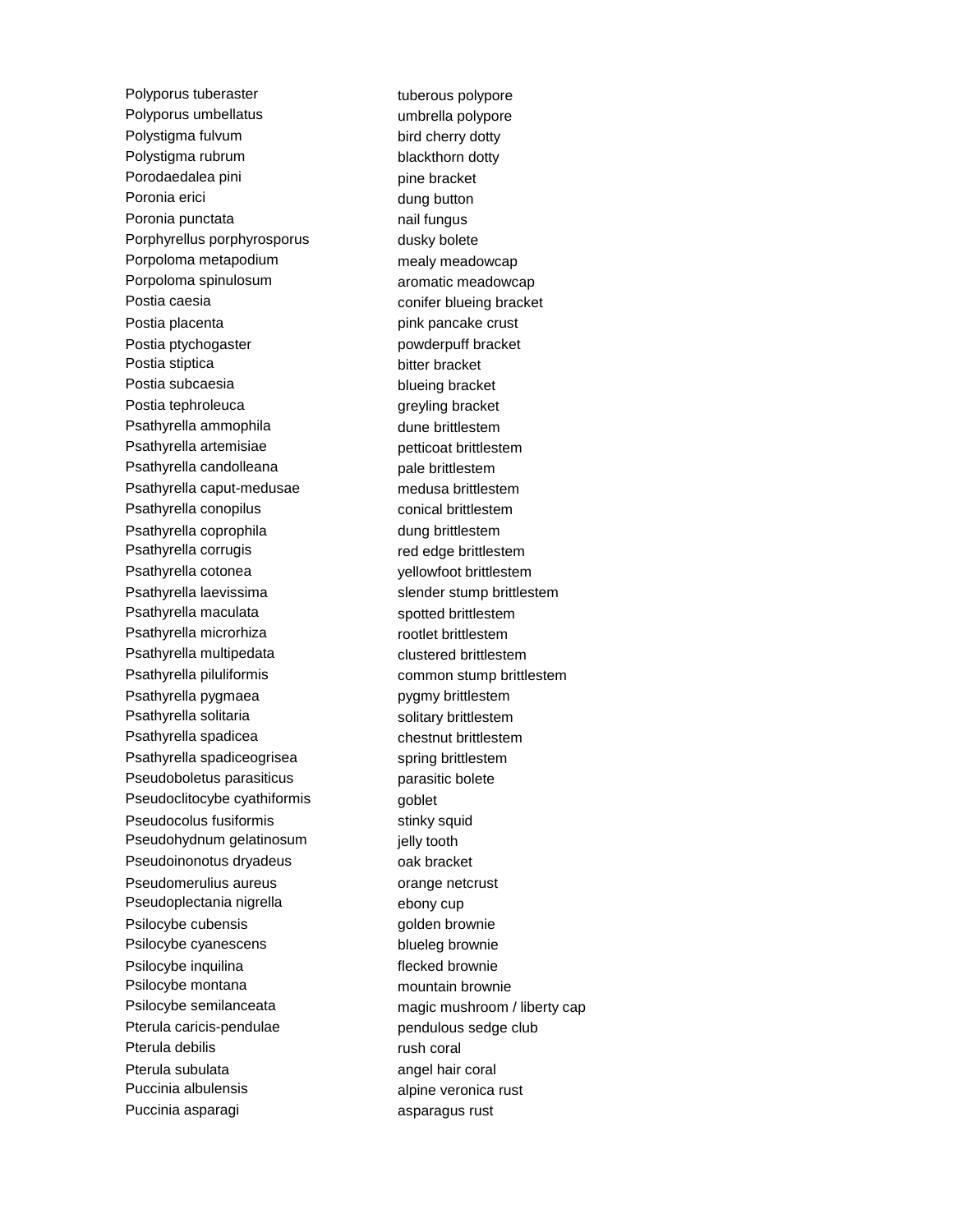Puccinia bulbocastani great pignut rust Puccinia cicutae cowbane rust Puccinia cladii and a great fen sedge rust Puccinia clintonii lousewort rust Puccinia eriophori et al. et al. et al. et al. et al. et al. et al. et al. et al. et al. et al. et al. et al. e Puccinia eutremae scurvy-grass rust Puccinia glechomatis example and ivy rust Puccinia hydrocotyles rusty pennies Puccinia lagenophorae daisy rust Puccinia libanotidis moon carrot rust Puccinia longissima crested hair-grass rust Puccinia malvacearum mallow rust Puccinia mariana milk thistle rust Puccinia microsora bladder sedge rust Puccinia moliniae **purple moor grass rust** Puccinia nemoralis cow-wheat clustercup rust Puccinia oxyriae mountain sorrel rust Puccinia phragmitis reed rust Puccinia physospermi bladder-seed rust Puccinia pratensis meadow oat-grass rust Puccinia punctiformis thistle rust Puccinia ribis and the contract of the downy currant rust Puccinia rugulosa hog's fennel rust Puccinia scirpi este common club rush rust Puccinia scorzonerae scorzonera rust Puccinia septentrionalis alpine rust Puccinia sessilis arum rust Puccinia smyrnii and alexanders rust Puccinia thesii bastard-toadflax rust Puccinia thymi thyme rust Puccinia urticata nettle clustercup rust Puccinia vincae periwinkle rust Pulveroboletus ravenelii sulphur bolete Pycnoporus cinnabarinus cinnabar cinnabar bracket Pycnoporus sanguineus blood red bracket Radulomyces molaris and the coak tooth crust Ramaria abietina queening coral Ramaria araiospora **red coral** Ramaria botrytis **Ramaria** botrytis **rosso coral** Ramaria broomei blackening coral Ramaria decurrens ochre coral Ramaria formosa salmon coral Ramaria longispora longspored orange coral Ramaria sanguinea bloody coral Ramaria stricta van and a variable van and a variable van and van and van and van and van and van a van and va Ramaria suecica **parading coral** Ramariopsis crocea **comparise coral** Ramariopsis kunzei **intervalla eta alternata eta altatea eta** ivory coral

Puccinia polemonii and all alternative discussions data discussion discussion of  $Jacob's$  ladder rust+C1431 Pucciniastrum goodyerae creeping ladies tresses rust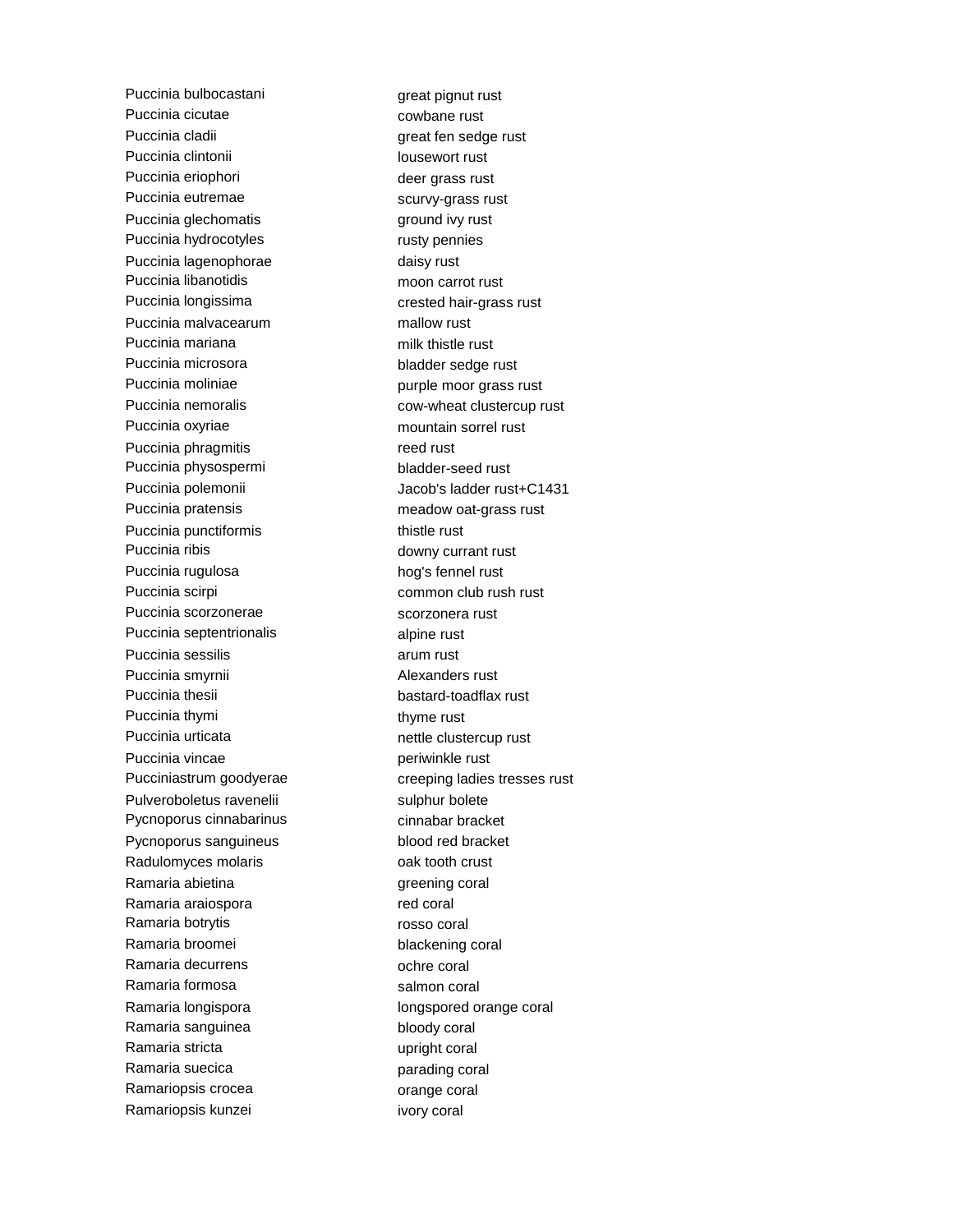Ramariopsis luteonana dwarf spindles Ramariopsis pulchella lilac coral Ramariopsis subtilis subtilis slender coral Resinicium bicolor hallowed crust Resupinatus applicatus smoked oysterling Resupinatus trichotis hairy oysterling Rhizina undulata pine firefungus Rhizopogon luteolus yellow false truffle Rhizopogon roseolus blushing false truffle Rhodocollybia butyracea butter cap Rhodocollybia maculata spotted toughshank Rhodocollybia prolixa toothed toughshank Rhodocybe gemina tan pinkgill Rhodofomes roseus rose bracket Rhodotus palmatus wrinkled peach Rhopographus filicinus bracken map Rhytisma acerinum sycamore tarspot Rhytisma salicinum willow tarspot Rickenella fibula and a series or ange mosscap Rickenella swartzii collared mosscap Rigidoporus sanguinolentus bleeding porecrust Rigidoporus ulmarius et al. et al. et al. et al. et al. et al. et al. et al. et al. et al. et al. et al. et al Rimbachia arachnoidea spidery mossear Rimbachia bryophila veined mossear Ripartites tricholoma bearded seamine Roridomyces roridus and the dripping bonnet Rubinoboletus rubinus crimson bolete Rugosomyces carneus example by pink domecap Rugosomyces chrysenteron vellow domecap Rugosomyces ionides violet domecap Rugosomyces obscurissimus **blue obscure** domecap Rugosomyces onychinus **in the set of the control of the Rugosomyces** onychinus Russula acetolens vinegar brittlegill Russula acrifolia hotlips brittlegill Russula adusta winecork brittlegill Russula aeruginea and an amazon green brittlegill Russula albonigra menthol brittlegill Russula amethystina amethyst brittlegill Russula amoenolens camembert brittlegill Russula anthracina coal brittlegill Russula aquosa **red swamp brittlegill** Russula atropurpurea purple brittlegill Russula aurantiaca **contracts** orange brittlegill Russula aurea **gilded** brittlegill Russula badia burning brittlegill Russula betularum birch brittlegill Russula caerulea humpback brittlegill Russula cessans tardy brittlegill Russula chloroides blue band brittlegill Russula claroflava vellow swamp brittlegill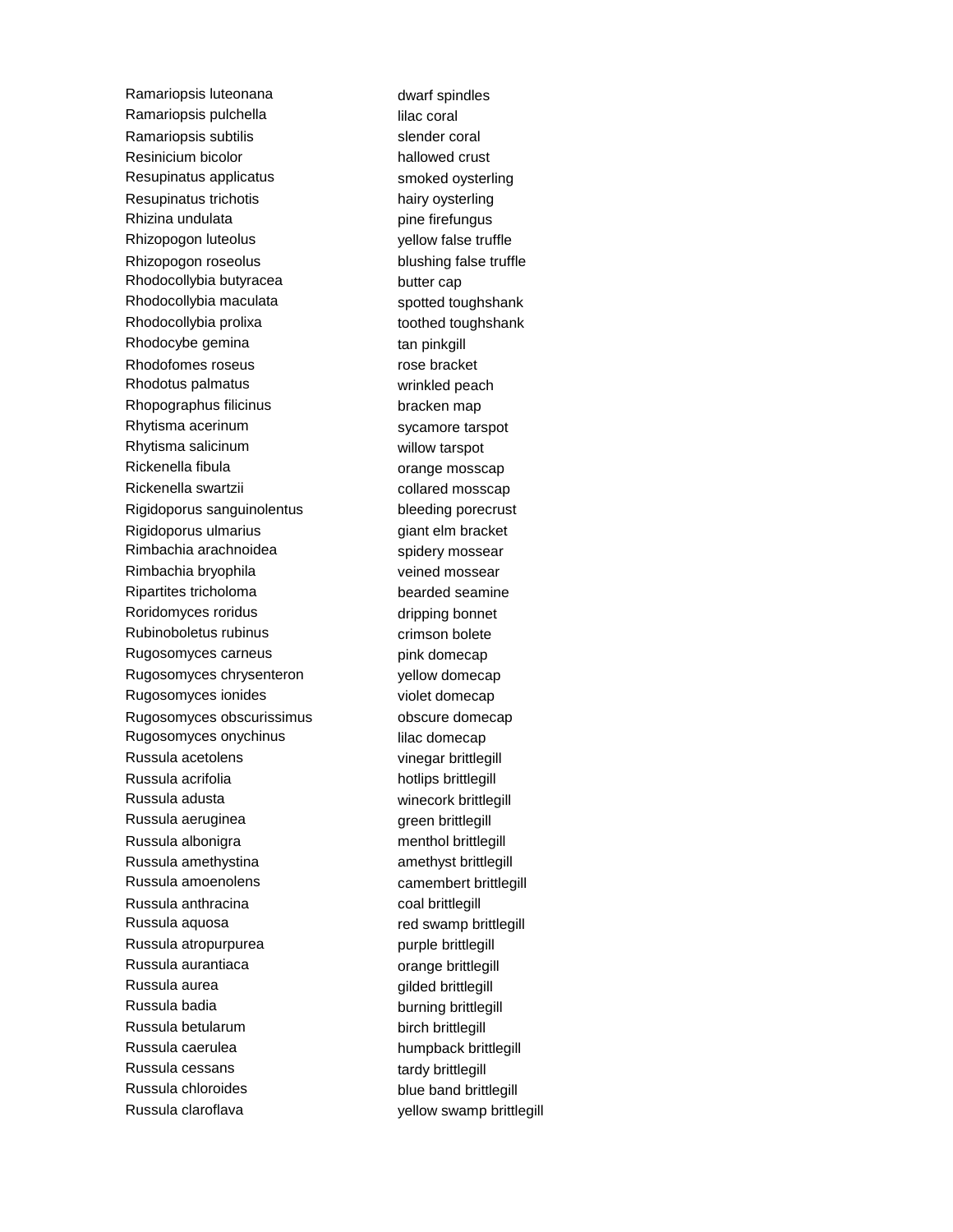Russula cremeoavellanea cream brittlegill Russula cyanoxantha charcoal burner Russula decolorans copper brittlegill Russula delica milk white brittlegill Russula densifolia crowded brittlegill Russula emetica sickener Russula exalbicans bleached brittlegill Russula fellea **geranium brittlegill** Russula foetens stinking brittlegill Russula font-queri beautiful brittlegill Russula fragilis **Fragilis fragile brittlegill** Russula fusconigra dark brittlegill Russula gracillima slender brittlegill Russula grata bitter almond brittlegill Russula grisea **false** charcoal burner Russula heterophylla greasy green brittlegill Russula illota **freckled** brittlegill Russula integra nutty brittlegill Russula intermedia intermediate brittlegill Russula ionochlora **oilslick** brittlegill Russula laccata willow brittlegill Russula lepida **rosy brittlegill** Russula lilacea lilac brittlegill Russula melitodes rosewood brittlegill Russula melzeri scurfy brittlegill Russula minutula minute brittlegill Russula mustelina **russet brittlegill** Russula nana alpine brittlegill Russula nauseosa nauseous brittlegill Russula nigricans blackening brittlegill Russula nitida **purple swamp brittlegill** Russula nobilis beechwood sickener Russula ochroleuca<br>
ochre brittlegill Russula olivacea **olive brittlegill** Russula pallescens mountain brittlegill Russula paludosa hintapink Russula parazurea **powdery brittlegill** Russula pascua pasture brittlegill Russula pelargonia pelargonium brittlegill Russula pseudointegra scarlet brittlegill Russula puellaris yellowing brittlegill Russula queletii **Fruity brittlegill Russula** queletii Russula raoultii **pallid brittlegill** Russula risigallina and a golden brittlegill Russula rutila **ruddy brittlegill** Russula sanguinaria bloody brittlegill Russula sardonia **primrose** brittlegill Russula scotica scottish brittlegill Russula solaris and the sunny brittlegill Russula sororia sepia brittlegill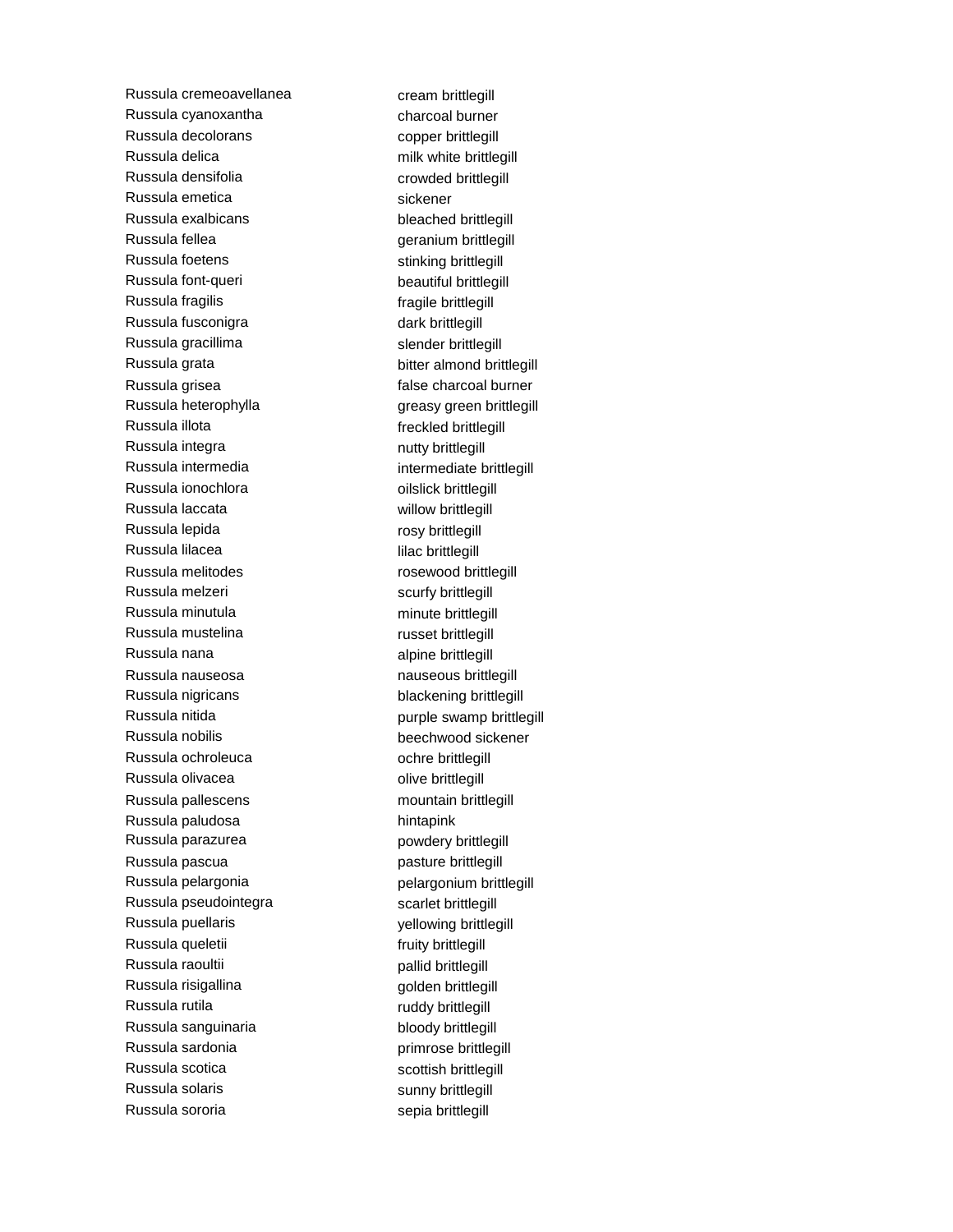Russula subfoetens least stinking brittlegill Russula turci **pirate brittlegill** Russula velenovskyi coral brittlegill Russula velutipes and a control of the dawn brittlegill Russula versicolor variable brittlegill Russula vesca the flirt Russula vinosa **darkening brittlegill** Russula vinosobrunnea naked brittlegill Russula violeipes velvet brittlegill Russula virescens **Russula virescens** greencracked brittlegill Russula viscida viscid brittlegill Russula xenochlora misfit brittlegill Russula xerampelina crab brittlegill Rutstroemia firma brown cup Rutstroemia sydowiana **oakleaf** cup Sabuloglossum arenarium sandy earthtongue Sarcodon joeides violet tooth Sarcodon regalis crowned tooth Sarcodon scabrosus greenfoot tooth Sarcodon squamosus scaly tooth Sarcodontia crocea orchard toothcrust Sarcomyxa serotina **combinal contract on the server of the server** olive oysterling Sarcoscypha austriaca scarlet elfcup Sarcoscypha coccinea ruby elfcup Sarcosoma globosum witches cauldron Sarcosphaera coronaria violet crowncup Sawadaea bicornis maple mildew Schizonella cocconii glaucus sedge smut Schizonella melanogramma<br>
rare spring sedge smut Schizophyllum amplum poplar bells Schizophyllum commune splitgill Schizopora paradoxa split porecrust Scleroderma areolatum leopard earthball Scleroderma bovista potato earthball Scleroderma citrinum common earthball Scleroderma verrucosum scaly earthball Scutellinia minor and the least eyelash Scutellinia scutellata common eyelash Scytinostroma portentosum<br>
mothball crust Sebacina incrustans enveloping crust Sebacina sparassoidea white coral jelly Serpula lacrymans dry rot Simocybe centunculus and dingy twiglet Simocybe sumptuosa velvet twiglet Singerocybe phaeophthalma chicken run funnel Sistotrema confluens and aromatic earthfan Skeletocutis amorpha<br>
Fig. b. The rusty crust Skeletocutis nivea hazel bracket Smardaea amethystina amethyst disco Sowerbyella rhenana stalked orange peel fungus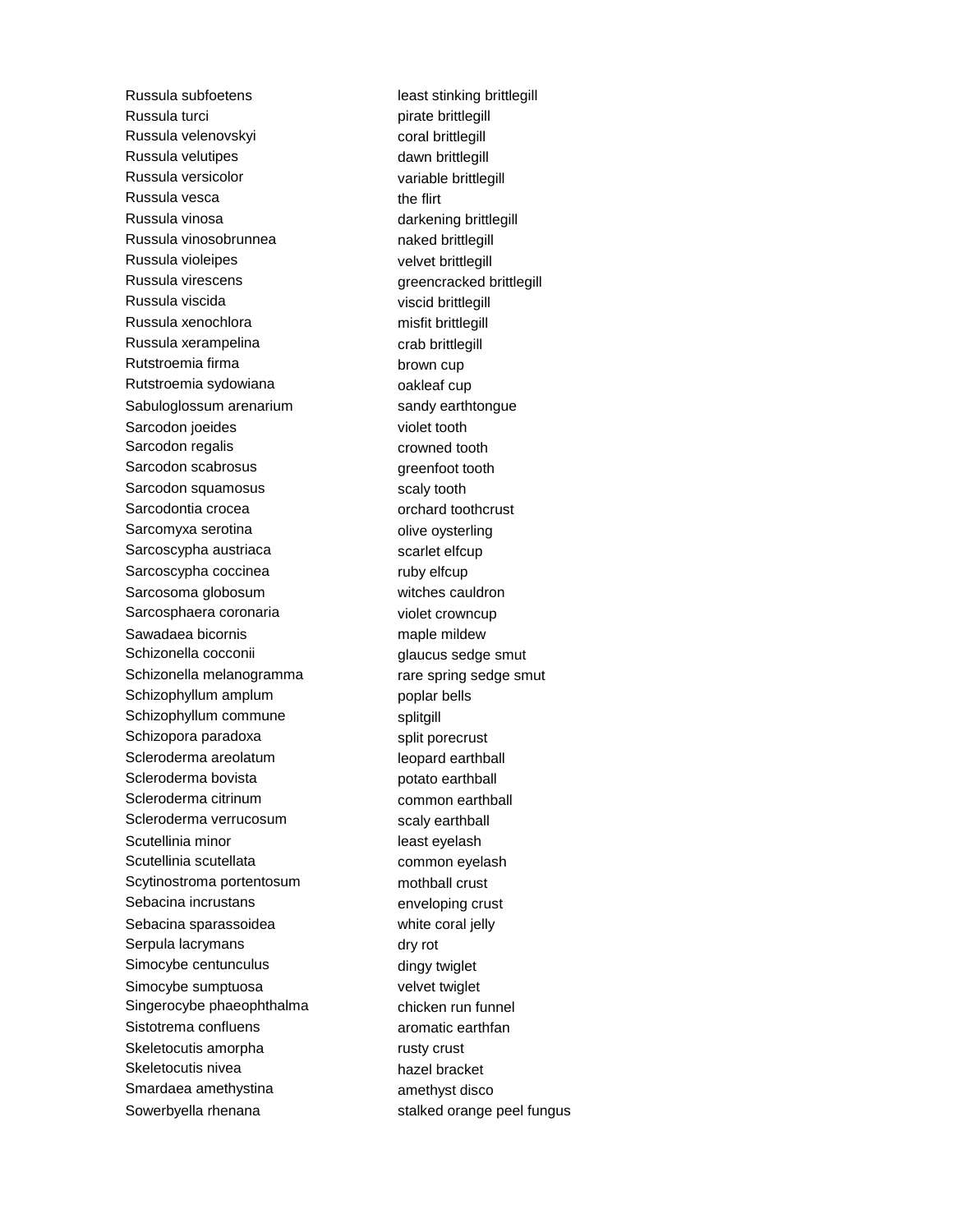Sparassis crispa wood cauliflower Spathularia flavida yellow fan Sphaerobolus stellatus shooting star Spinellus fusiger bonnet mould Spongipellis delectans spongy mazegill Squamanita contortipes contorted strangler Squamanita odorata fragrant strangler Squamanita paradoxa powdercap strangler Squamanita pearsonii strathy strangler Stagnicola perplexa puzzling rootshank Staheliomyces cinctus cummerbund stinkhorn Stephanospora caroticolor carroty false truffle Stereopsis vitellina roothole rosette Stereum gausapatum bleeding oak crust Stereum hirsutum hairy curtain crust Stereum ostrea false turkeytail Stereum rugosum bleeding broadleaf crust Stereum sanguinolentum bleeding conifer crust Stereum subtomentosum<br>
yellowing curtain crust Stigmatula astragali milk vetch dotty Strobilomyces strobilaceus old man of the woods Strobilurus esculentus sprucecone cap Strobilurus stephanocystis Russian conecap Strobilurus tenacellus entity pinecone cap Stropharia aeruginosa verdigris roundhead Stropharia caerulea blue roundhead Stropharia coronilla expression and roundhead Stropharia halophila dune roundhead Stropharia hornemannii conifer roundhead Stropharia inuncta smoky roundhead Stropharia pseudocyanea **peppery roundhead** Stropharia rugosoannulata wine roundhead Stropharia semiglobata dung roundhead Suillus bellinii champagne bolete Suillus bovinus bovine bolete Suillus bresadolae var. flavogriseus bearded bolete Suillus cavipes hollow bolete Suillus flavidus in the set of the set of the set of the set of the set of the set of the set of the set of the set of the set of the set of the set of the set of the set of the set of the set of the set of the set of the Suillus granulatus weeping bolete Suillus grevillei and a larch bolete Suillus luteus slippery Jack Suillus ochraceoroseus rosy larch bolete Suillus placidus slippery white bolete Suillus tridentinus **Suillus** orange larch bolete Suillus variegatus velvet bolete Suillus viscidus sticky bolete Syzygospora mycetophila toughshank brain Syzygospora tumefaciens toughshank jellygall Taphrina alni alder tongue Taphrina betulina birch besom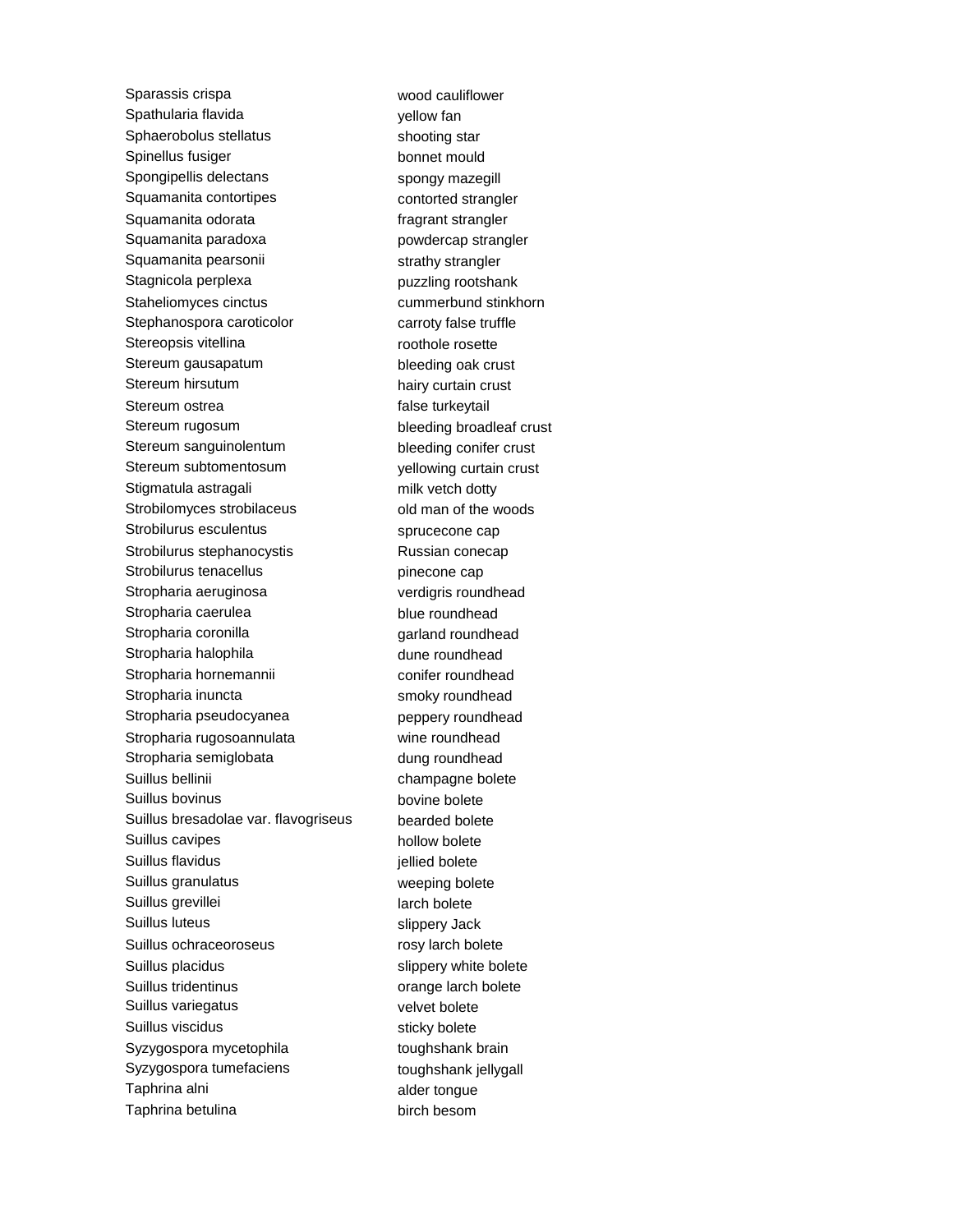Taphrina johansonii aspen tongue Taphrina pruni **pocket** plum Taphrina tosquinetii alder wrinkle Tapinella atrotomentosa velvet rollrim Tapinella panuoides ovster rollrim Tarzetta catinus and the settlement of the settlement of the settlement of the settlement of the settlement of the settlement of the settlement of the settlement of the settlement of the settlement of the settlement of the Tarzetta cupularis and toothed cup Tatraea dumbirensis beechwood goblet Tephrocybe fuscipes darkfoot greyling Tephrocybe osmophora sweet greyling Tephrocybe palustris sphagnum greyling Tephrocybe rancida rancid greyling Tephrocybe tylicolor slater greyling Terana caerulea cobalt crust Terfezia arenaria moroccan desert truffle Termitomyces robustus robust termite fungus Tetrapyrgos nigripes blackfoot parachute Thelephora caryophyllea carnation earthfan Thelephora palmata stinking earthfan Thelephora penicillata vanta urchin earthfan Thelephora terrestris earthfan Tilletia anthoxanthi sweet vernal smut Tilletia caries stinking smut Tolypocladium capitata drumstick truffleclub Tolypocladium capitatum capitate truffleclub Tolypocladium ophioglossoides snaketongue truffleclub Tracya hydrocharidis frogbit smut Trametes betulina birch mazegill Trametes gallica brownflesh bracket Trametes gibbosa lumpy bracket Trametes hirsuta hairy bracket Trametes ochracea ochre bracket Trametes suaveolens fragrant bracket Trametes versicolor by turkeytail Tremella encephala conifer brain Tremella foliacea leafy brain Tremella fuciformis silver ear Tremella mesenterica<br>
yellow brain Tremella moriformis mulberry brain Tremella simplex Potter's jelly Tremella steidleri brown brain Tremellodendron schweinitzii internaliellied false coral Tremellodendropsis tuberosa ashen coral Trichaptum abietinum **purplepore** bracket Trichobelonium kneiffii reed mat disco Trichoderma alutaceum dogend Trichoderma pulvinatum ochre cushion Trichoglossum hirsutum hairy earthtongue Trichoglossum rasum dune earthtongue Trichoglossum tetrasporum four spored earthtongue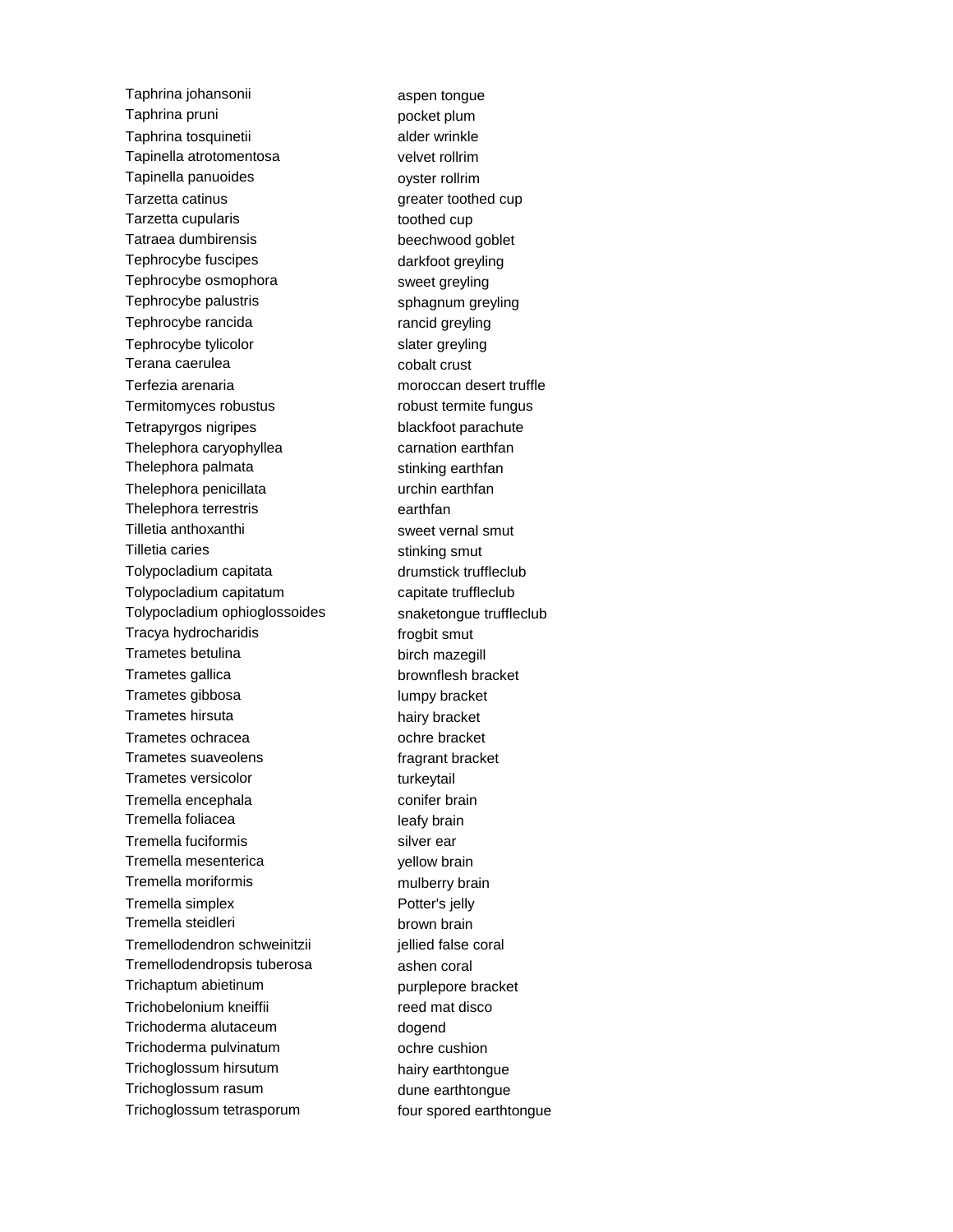Trichoglossum walteri short spored earthtongue Tricholoma acerbum bitter knight Tricholoma aestuans acrid knight Tricholoma album white knight Tricholoma apium scented knight Tricholoma atrosquamosum dark scaled knight Tricholoma aurantium **orange knight** Tricholoma caligatum true booted knight Tricholoma cingulatum girdled knight Tricholoma colossus **giant** knight Tricholoma columbetta blue spot knight Tricholoma equestre vellow knight Tricholoma focale booted knight Tricholoma fulvum birch knight Tricholoma imbricatum matt knight Tricholoma inamoenum gassy knight Tricholoma lascivum aromatic knight Tricholoma magnivelare american matsutake Tricholoma matsutake spicy knight Tricholoma pardinum leopard knight Tricholoma pessundatum tacked knight Tricholoma populinum **populity** poplar knight Tricholoma portentosum coalman Tricholoma psammopus larch knight Tricholoma robustum robust knight Tricholoma saponaceum soapy knight Tricholoma scalpturatum yellowing knight Tricholoma sciodes beech knight Tricholoma sejunctum deceiving knight Tricholoma stans upright knight Tricholoma stiparophyllum chemical knight Tricholoma sulphurescens yellow staining knight Tricholoma sulphureum sulphur knight Tricholoma terreum grey knight Tricholoma ustale burnt knight Tricholoma ustaloides charred knight Tricholoma vaccinum scaly knight Tricholoma virgatum ashen knight Tricholomella constricta mealy domecap Tricholomopsis decora **property** prunes and custard Tricholomopsis rutilans metal plums and custard Triphragmium filipendulae dropwort rust Triphragmium ulmariae meadowsweet rust Trochila craterium ivy speckle Trochila ilicina holly speckle Trochila laurocerasi laurel speckle Tubaria confragosa **ringed** twiglet Tubaria conspersa **felted** twiglet Tubaria dispersa hawthorn twiglet Tubaria furfuracea scurfy twiglet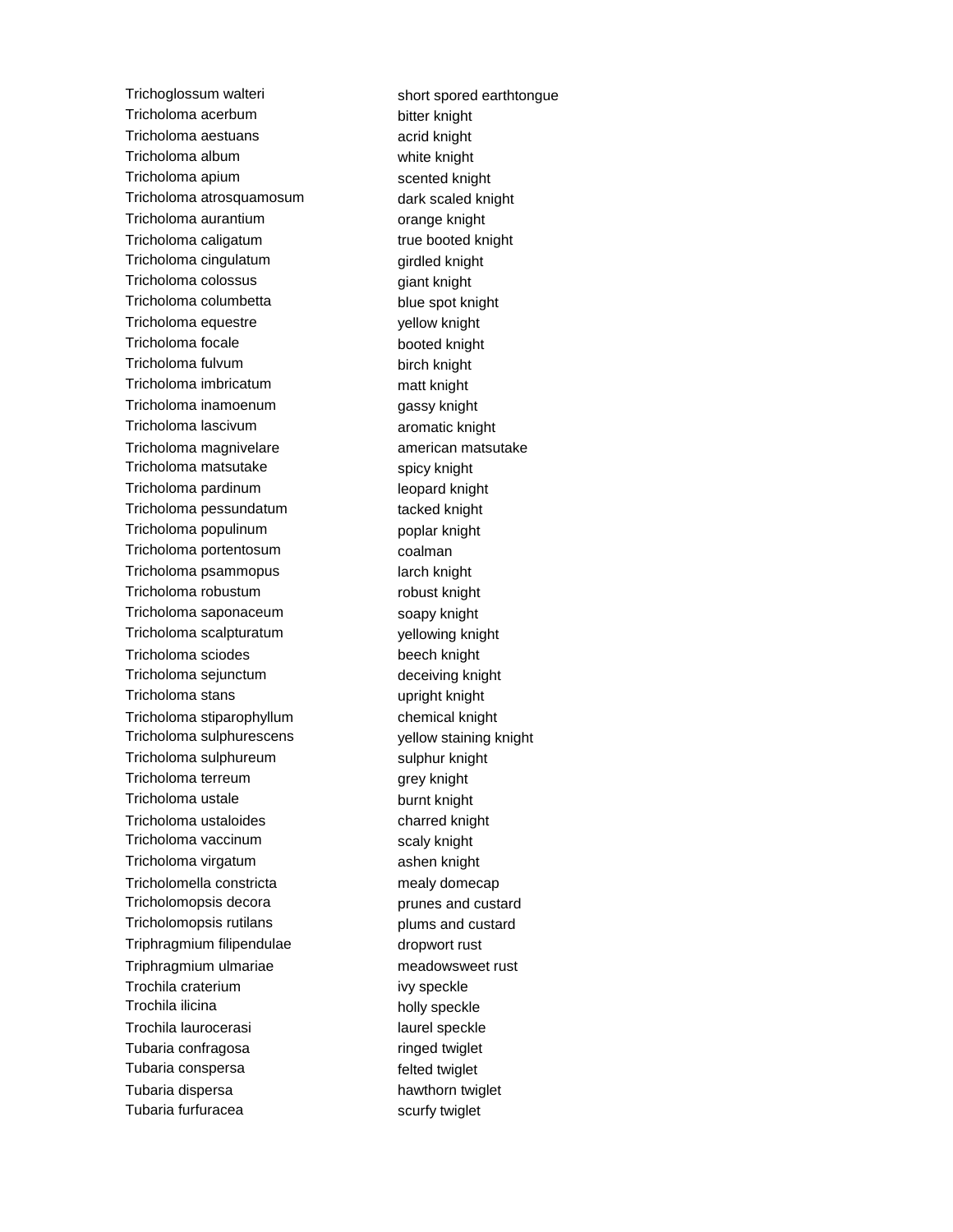Tuber aestivum summer truffle Tuber magnatum white truffle Tuber melanosporum black truffle Tulostoma brumale winter stalkball Tulostoma melanocyclum scaly stalkball Tulostoma niveum white stalkball Tylopilus alboater black velvet bolete Tylopilus chromapes yellowfoot bolete Tylopilus felleus bitter bolete Typhula erythropus redleg club Typhula phacorrhiza tuberous club Typhula quisquiliaris bracken club Uredinopsis filicina beech fern rust Uredo oncidii lady's tresses rust Urnula craterium devil's urn Urocystis alopecuri **foxtail smut** Urocystis avenae-elatioris false oat-grass smut Urocystis colchici colchicum smut Urocystis floccosa green hellebore smut Urocystis poae meadow grass smut Urocystis primulicola bird's-eye primrose smut Urocystis trientalis chickweed wintergreen smut Uromyces colchici colchicum rust Uromyces dactylidis extending celandine clustercup rust Uromyces ficariae bitter chocolate rust Uromyces gageae yellow star-of-bethlehem rust Uromyces gentianae felwort rust Uromyces muscari bluebell rust Uromyces scutellatus cypress spurge rust Uromyces tuberculatus dwarf spurge rust Ustanciosporium gigantosporum white beak-sedge smut Ustilago corcontica extending purple small-reed stripe smut Ustilago echinata **reed canary-grass smut** Ustilago hordei barley covered smut Vankya ornithogali vankya ornithogali vankya ornithogali vankya yellow star-of-bethlehem smut Verpa conica thimble morel Vibrissea truncorum stream beacon Volvariella bombycina silky rosegill Volvariella gloiocephala stubble rosegill Volvariella reidii angel rosegill Volvariella surrecta piggyback rosegill Vuilleminia comedens waxy crust Weraroa virescens blue pouch fungus Xenotypa aterrima birch bark stripper Xerocomus chrysonemus quality and goldenthread bolete Xerocomus silwoodensis example poplar bolete Xeromphalina campanella pinewood gingertail Xeromphalina cauticinalis examples pinelitter gingertail Xylaria bulbosa bulbous candlesnuff

Ustanciosporium majus small spored white beak-sedge smut